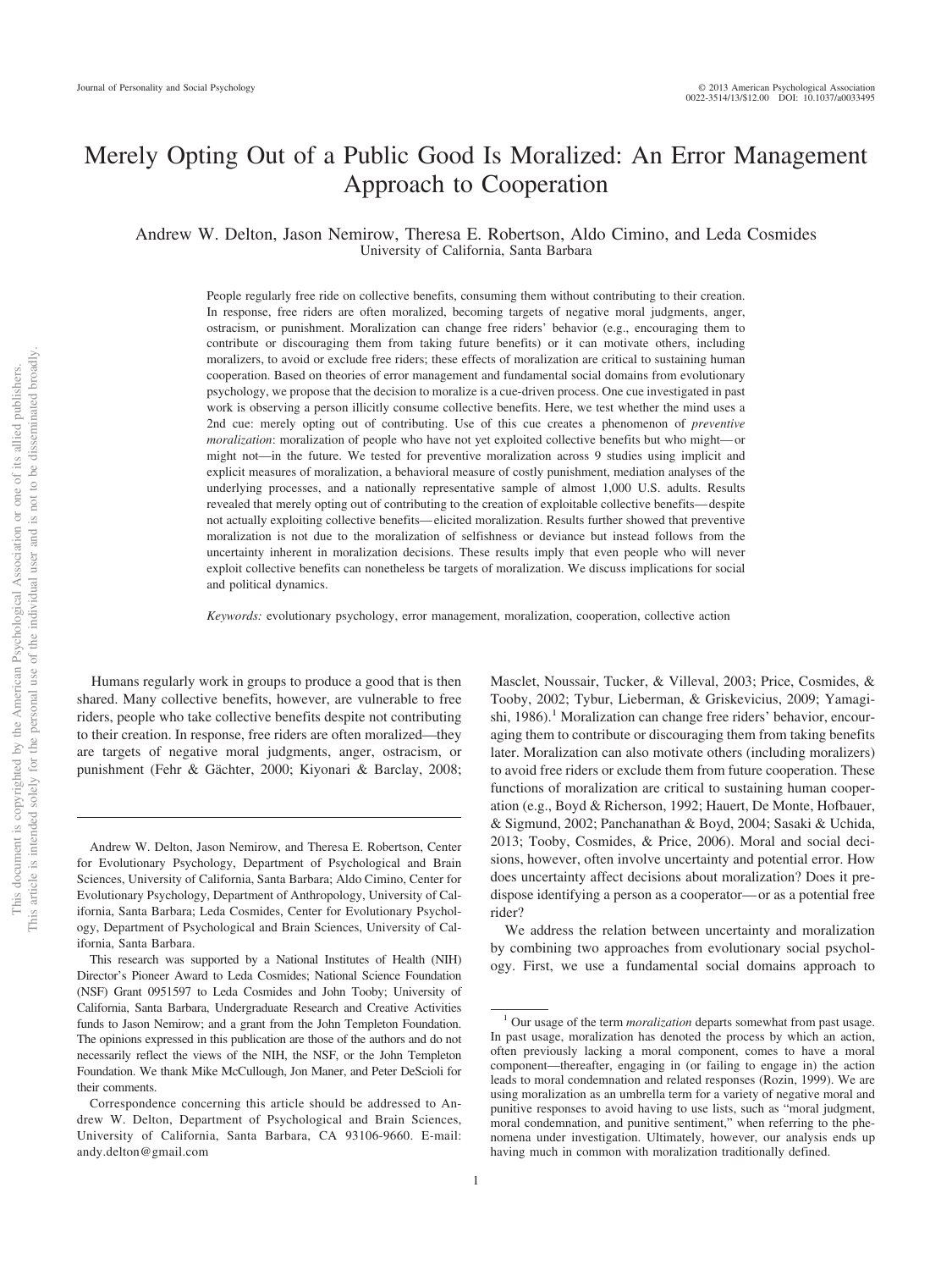uncover some of difficulties involved in successfully creating and maintaining group cooperation (Bugental, 2000; Fiske, 1992; Kenrick, Li, & Butner, 2003; Kenrick, Neuberg, Griskevicius, Becker, & Schaller, 2010). Second, we use an error management approach to analyze how adaptive decisions about these problems should be made under uncertainty (Haselton et al., 2009; Haselton & Nettle, 2006). Combining both approaches, we show that people who opt out of some forms of cooperation nonetheless become targets of moralization— despite not having taken group benefits. As a consequence, there may be errors of moralization of the innocent moralization of people who will never illicitly take collective benefits.

## **Collective Action and Error Management**

Successfully navigating social life brings huge benefits: friends and allies, safety and security, mates and children. But a single tool—a general purpose mechanism of sociality— cannot create all of these benefits (Tooby & Cosmides, 1992). Instead, the social mind appears to divide into multiple domains, with each domain having its own set of rules for generating adaptive behavior (Bugental, 2000; Kenrick et al., 2003, 2010). For instance, the decision rules sustaining long-term romantic relationships (Maner, Gailliot, & Miller, 2009; Maner, Miller, Rouby, & Gailliot, 2009) are different from the decision rules guiding intergroup interactions (Ackerman et al., 2006; McDonald, Navarrete, & Van Vugt, 2012).

Here, we focus on the decision rules guiding moralization within the domain of collective action. Collective action involves multiple people collaborating to produce a shared benefit. This type of cooperation appears in all known human societies (Bradfield, 1973; Olson, 1965; Ostrom, 1990). Many collective actions, such as national defense or environmental conservation, produce *public goods*. In public goods, non-contributors can free ride, benefiting from others' contributions (Dawes, 1980; Komorita & Parks, 1995; Van Lange, Liebrand, Messick, & Wilke, 1992). This illicit benefit consumption gives free riders higher payoffs than contributors, which threatens the evolutionary stability of public goods (e.g., Boyd & Richerson, 1992; Hauert et al., 2002; Panchanathan & Boyd, 2004; Tooby et al., 2006). To prevent free riders from proliferating or benefiting at the expense of cooperators, they are often targets of moralization, such as sanctioning or punishment (Fehr & Gächter, 2000; Kiyonari & Barclay, 2008; Masclet et al., 2003; Price et al., 2002; Yamagishi, 1986). Moralization encourages free riders to contribute, prevents them from accessing collective benefits, or otherwise reduces payoffs relative to contributors. But identifying free riders is a difficult problem (Delton, Cosmides, Guemo, Robertson, & Tooby, 2012), and not all potential free riders pose the same challenges (Cimino & Delton, 2010; Delton & Cimino, 2010). What are the decision rules that generate moralization and what are the cues used by these decision rules?

To examine potential cues leading to moralization, we adopt error management theory (Haselton et al., 2009; Haselton & Nettle, 2006), which has successfully been applied to a number of questions involving groups and cooperation (Delton, Krasnow, Cosmides, & Tooby, 2011; Kiyonari, Tanida, & Yamagishi, 2000; Krasnow, Delton, Tooby, & Cosmides, 2013; Maner et al., 2005; Yamagishi, Terai, Kiyonari, Mifune, & Kanazawa, 2007). Error management analyses are based on two assumptions. First, the true state of the world is often ambiguous. Imagine your nighttime route home takes you by dense foliage in an area inhabited by jaguars. Does the foliage hide a hungry jaguar? Second, different types of errors often have different costs. If you wrongly assume there is a jaguar, you pay the cost of a longer route to avoid the area. But if you wrongly assume no jaguar is present, you might face injury or death. When a particular decision problem has been evolutionarily recurrent and has asymmetric error costs, natural selection should shape decision rules to avoid making the costlier error— even at the expense of making a larger number of low cost errors. Thus, if dark, dense foliage predicted the presence of predators over human evolution, then it should generate fear and avoidance— even if predators are rarely present and thus on most occasions avoidance is a waste of time and energy.

Public goods create a similar decision problem: Free riding is a strategic decision but often not an overt, observable behavior; thus, the mind must use fallible cues to identify free riders (see Delton et al., 2012, for further discussion). One confluence of cues that reliably discriminates free riders from others is the taking of collective benefits with the intention of withholding contributions (Delton et al., 2012; Fehr & Gächter, 2000; Masclet et al., 2003; Yamagishi, 1986).

But what predictions follow when considering the component cues in isolation? First, is the overt action of taking collective benefits enough to elicit moralization? Recent research shows that it is not, in part because human cooperation evolved in uncertain, variable environments. In such environments, moralizing people who take collective benefits must be partially decoupled from whether a person has contributed because accidents or bad luck can cause even well-meaning cooperators to fail to contribute (Delton et al., 2012; Delton & Robertson, 2012). What about opting out of contributing? Can non-contribution elicit moralization even if no collective benefits have actually been consumed? This situation creates uncertainty because a person who opts out may— or may not—later take collective benefits; their future actions cannot be perfectly known.

Given the possibility that a person who opts out of contributing to a public good might illicitly take the benefits in the future, should they be moralized now? There are two possible errors you could make: (1) moralize them even though they will *not* illicitly take the benefits, or (2) fail to moralize them even though they *will* illicitly take the benefits. The cost of the first error is the time and energy that moralization requires. In some cases, this cost can be quite low if moralization is spread across multiple people (Boehm, 1993), lowering the cost of moralization in the moment and lowering the likelihood that any particular moralizer will be retaliated against (one cost of moralization is the potential for its targets to retaliate; e.g., DeScioli & Kurzban, 2013; McCullough, Kurzban, & Tabak, 2013; Nikiforakis, 2008). This first error, moreover, has the potential to encourage someone to contribute when they otherwise might not, even if they would not have consumed collective benefits. (There are also cases where the costs of preventive moralization could be quite high; we return to this in the general discussion.) The cost of the second error is potentially more dire: the destruction of cooperation that occurs when free riding is allowed to proliferate, whether considered over the lifespan of any particular collective action or over evolutionary timescales. This asymmetry predicts that decision rules should be biased toward moralization in public goods, even if moralization is not "ratio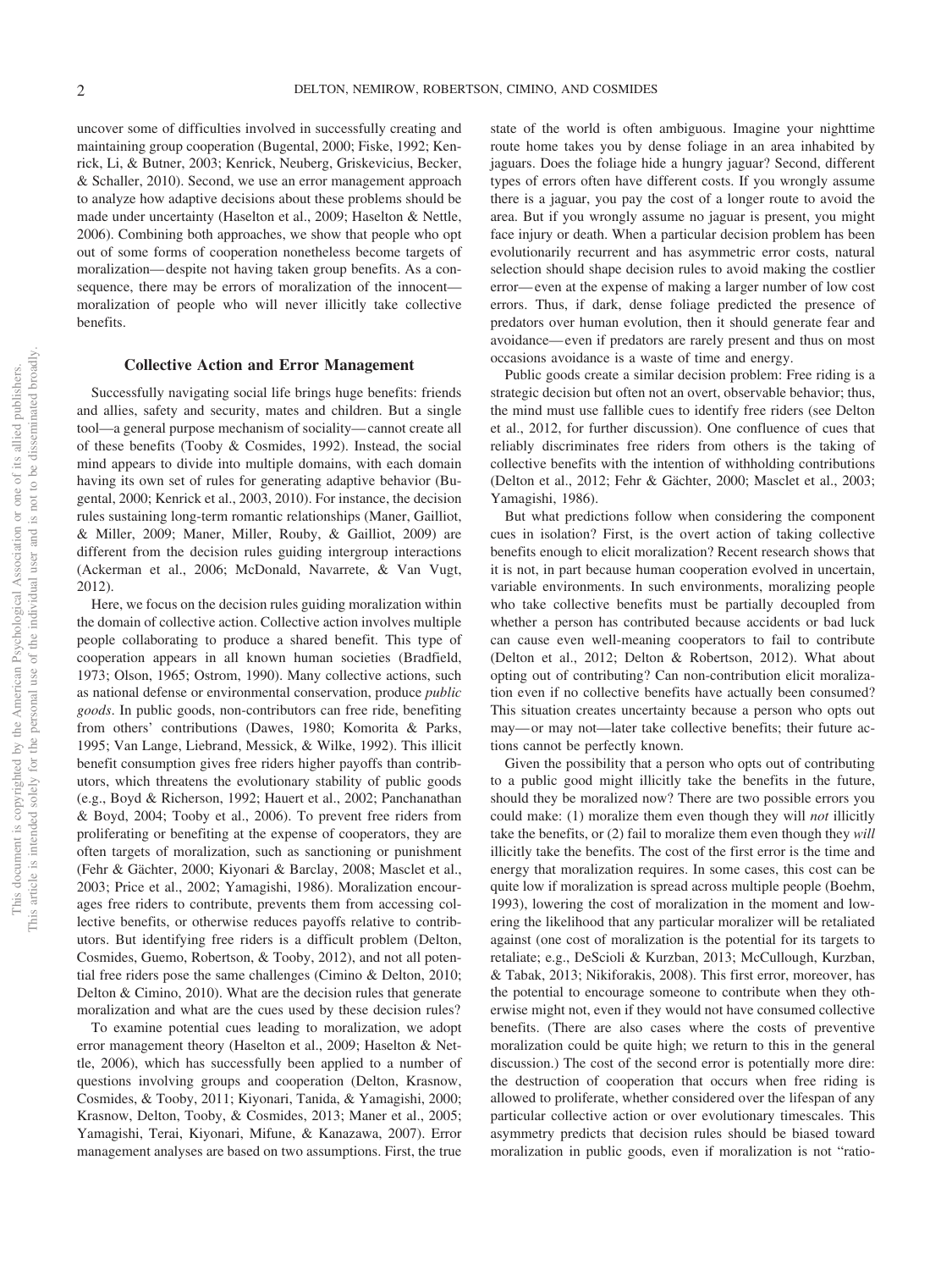nally" warranted given that no benefits have been illicitly consumed.

Having such a sensitive trigger would create a phenomenon of *preventive moralization*: moralization of non-contributors now because of what they might do in the future. This prevention might function in several related ways. It might cause a person who opts out to change their behavior and cooperate in the present collective action, thereby legitimizing any benefits they do consume. It might cause a person who opts out to refrain from consuming benefits of the current collective action. It might prevent them from illicitly taking benefits from future collective actions by excluding them from later cooperation. Or it might cause the moralizer or others to avoid the non-contributor in the future, indirectly preventing the non-contributor from reaping the benefits of cooperation. In all of these cases, moralization occurs without any benefits having been illicitly consumed. Although preventive moralization would have the effect of often stopping free riding before it starts, it will necessarily create another type of error: the moralization of people who are not and will not become free riders.

# **The Present Research**

# **Studies 1–5: Testing Against Alternative Hypotheses**

The preventive moralization hypothesis predicts that opting out of a public good engenders moralization. However, perhaps opting out of any cooperative endeavor elicits moralization, even if the benefit generated does not have the structure of a public good. Opting out may be viewed, for instance, as selfish or showing a lack of conformity, attributes that might be moralized in any group context. To show that the preventive moralization hypothesis has any unique predictive power— over and above other potential causes of moralization—we compared public goods to goods where free riding is not possible, *club goods*. Unlike public goods, by definition the benefits of club goods are available only to contributors; non-contributors cannot access them (Crosson, Orbell, & Arrow, 2004; Sandler & Tschirhart, 1997). Many early analyses of club goods were conducted on literal clubs, voluntary organizations where people can pay fees to become a member and enjoy member-only privileges. Health clubs, for example, are club goods in that they allow only paying members to access their exercise equipment. The structure of club goods (e.g., being behind locked doors), requires a person to contribute before the good can be accessed; free riding is therefore difficult or impossible.

Nonetheless, because the successful provisioning of public and club goods requires member contributions, both types of goods can be negatively impacted by, for example, selfishness or deviance. For instance, air quality in cities (a public good) is diminished if people burn proscribed materials or do not maintain their cars; a fraternal lodge (a club good) may close down if enough members fail to pay their dues. Similarly, across both goods, motivation to recruit labor is also constant: For both goods, additional contributors are likely to increase available benefits.<sup>2</sup> This creates an economic incentive to encourage others to contribute, and moralization may be one means to this end. But despite these parallels, free riding is only possible on public goods, so public goods should elicit preventive moralization over and above that elicited by club goods.

Thus, we conducted five studies contrasting public and club goods. To establish a wide empirical base for the preventive moralization hypothesis, we measured moralization in several ways, including implicit associations (using the Implicit Association Test; Greenwald, Nosek, & Banaji, 2003; Lane, Banaji, Nosek, & Greenwald, 2007), explicit moral judgments (using rating scales), and experimental game behavior (using costly punishment); our data collection also included a nationally representative sample of almost 1,000 adults in the United States. Measuring both implicit and explicit responses is important given the ongoing debate regarding the role of fast, intuitive mental systems versus deliberate conscious reasoning in moral judgment (Bloom, 2010; Haidt, 2001, 2007). Because preventive moralization has not been previously examined, however, there is no clear theory predicting whether implicit associations, explicit responses, and costly punishment will show intra-individual correlations. Indeed, judgments of wrongness and decisions to punish may serve somewhat different functions and thus may be dissociable (Cushman, 2008; Lieberman & Linke, 2007). So although each measure should reveal greater moralization toward non-contributors on a public good compared to a club good, we have no prior hypothesis that an individual who shows, for example, strong implicit associations would be especially likely to punish. Our goal is simply to cast a wide empirical net. Nonetheless, in an exploratory fashion, we test for correlations between measures whenever possible.

Many theoretical treatments analyze "pure" public or club goods: In a pure public good, free riders benefit just as much and just as easily as cooperators; in a pure club good, free riding is impossible. Such pure versions are unlikely to obtain in real life; most goods exist somewhere on a continuum between these two points. Although we use the terms public and club goods for convenience, we are only using them to denote relative differences and do not intend for our discussion or our experiments to generally imply pure versions.

## **Studies 6 –9: Process and Quantitative Variation**

We had several goals with Studies 6-9. First, we wanted to examine the underlying process that gives rise to preventive moralization. According to the preventive moralization hypothesis, when someone opts out of a public good moralization is elicited because there is a chance they will eventually free ride. This leads to the following model (see Figure 1): Cues to potential free riding are perceived, leading to an estimation of the likelihood of free riding by a person opting out, in turn leading to greater moralization. We sought confirmatory statistical evidence for this putative causal chain using mediation analyses.

Second, with Studies 6-9 we wanted to examine a number of different possible cues that could lead to variation in perceptions of the likelihood of free riding. Each study manipulated a different possible cue to the likelihood of free riding: non-contributors' subjective valuation of the good, non-contributors' cost if they free rode, the ability of contributors to monitor the good and prevent free riding, and the benefits non-contributors can obtain if they do free ride.

<sup>2</sup> Sometimes additional contributors are not beneficial (e.g., in step-level goods when a sufficient number of contributors is already reached), but this can apply equally to public and club goods.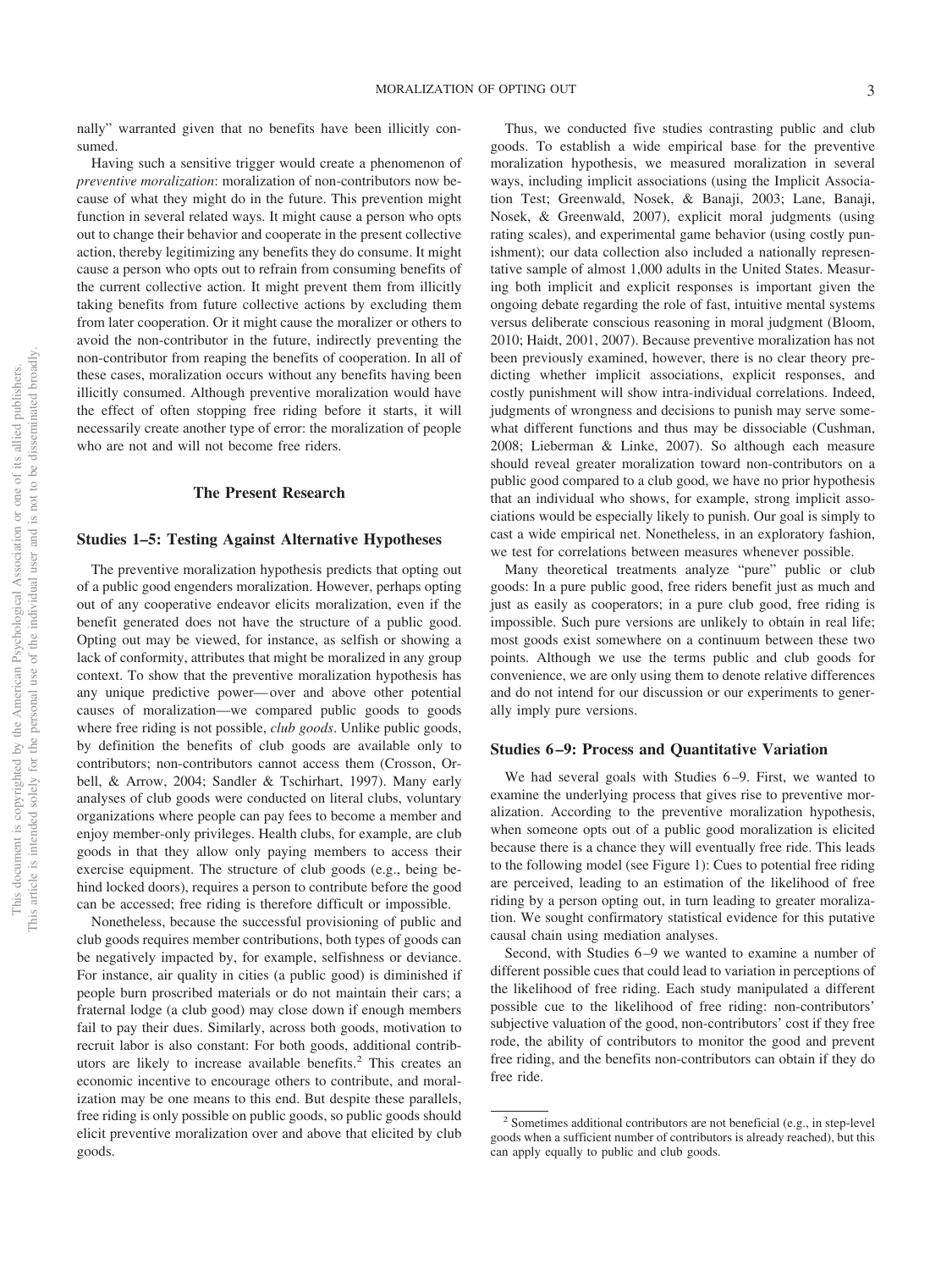

*Figure 1.* Theoretical model of preventive moralization.

Finally, with Studies 6–9 we wanted to examine quantitative variation in the likelihood of free riding. Studies 1–5 used stark, dichotomous contrasts: In the club goods, free riding was difficult or impossible; in the public goods, free riding was easy, free riding delivered the same benefits as contributing, and non-contributors were likely to free ride. Although this design was useful for an initial demonstration of the effect and for ruling out alternatives, it has two related drawbacks. First, the designs of Studies 1–5 treated preventive moralization as an all-or-none phenomenon. By quantitatively varying the likelihood of free riding in Studies 6 –9, we investigated whether preventive moralization is a quantitative phenomenon that responds in degrees, not absolutes. Second, the designs of Studies 1–5 only allowed us to observe preventive moralization in cases where free riding was highly likely to occur. With Studies 6–9, we sought to show that preventive moralization could also happen even in situations where free riding was clearly not guaranteed.

#### **Study 1: Moralization in Public Versus Club Goods**

As an initial test of the preventive moralization hypothesis, Study 1 contrasted public and club goods and measured moralization implicitly and explicitly. Participants learned about a group of college students who had the option of participating in a carwash fundraiser for an upcoming hiking trip. In the public good condition, the carwash proceeds approximated a public good, paying group-related expenses for all hikers regardless of their carwash participation. In the club good condition, the carwash proceeds approximated a club good, being divided only among carwash participants. Importantly, no one— contributor or non-contributor—was depicted consuming benefits. Indeed, the carwash had not yet occurred; contribution was manipulated by stated intent, not a completed act.

#### **Method**

**Participants and design.** One hundred seven undergraduates (53 women) in introductory psychology or anthropology classes at the University of California, Santa Barbara, participated for course credit or for \$10 compensation. Participants worked at private computers that randomly assigned conditions between subjects. First, participants read about a collective action—a carwash fundraiser—producing either a public or club good. Second, participants saw photos of the individuals involved in the collective action and learned who did and did not intend to contribute. Third, participants completed a memory test to ensure they accurately remembered contribution intentions. Fourth, they completed an Implicit Association Test (IAT) measuring implicit moralization. Finally, they made explicit moral wrongness ratings.

#### **Materials and procedure.**

*Public good versus club good manipulation.* All participants read about a group of college students who independently signed up for a hiking trip through their campus recreation center. Participants learned that the recreation center was planning a carwash fundraiser to help defray trip expenses. In the public good condition, they further read the following: "All the money generated by the carwash will then go toward paying the costs of the trip for everyone. Even if someone decided not to participate in the carwash, they would still benefit from the trip costs being paid." In the club good condition, they further read the following: "All the money generated by the carwash will be divided equally among the people who came. These people will then be able to apply their share of the profits toward paying their individual trip costs."

*Learning about contributors and non-contributors.* Participants next serially viewed randomly ordered photos of eight college-age white men. They learned that four intended to contribute ("this person decided to go to the carwash"), and the remainder did not ("this person decided to stay home"). Between participants, the computer randomized which photos were paired with which decisions. Because the IAT requires knowledge of contribution intentions, participants repeated a memory test (with feedback) until they correctly identified all eight men's intentions twice in a row.

## **Dependent measures.**

*Implicit Association Test (IAT).* To measure moralization of non-contributors, participants completed the IAT according to standard protocol (Greenwald, Nosek, & Banaji, 2003; Lane, Banaji, Nosek, & Greenwald, 2007). The IAT measure uses reaction times in a dual categorization task to assess how strongly two dimensions are associated. In Study 1, participants simultaneously categorized faces of contributors and non-contributors as intending to contribute or not contribute (implemented with non-evaluative labels: "staying home" vs. "going to carwash") and categorized eight positively- and eight negatively-valenced morally evaluative words as good or bad. The eight positive morally evaluative words were as follows: fair, noble, upstanding, principled, honorable, trustworthy, integrity, and virtuous. The eight negative morally evaluative words were as follows: dishonest, cheater, unethical, wrongful, corrupt, sinful, shady, and crooked.

Participants completed several blocks of trials, including practice and familiarization blocks. On the critical trial blocks (used to score the IAT) participants categorized all types of stimuli, with the stimulus type (i.e., contributor, non-contributor, positive word, negative word) randomly determined each trial. Importantly, despite categorizing four types of stimuli, participants used only two response keys (the "A" and "L" keys). One block, for instance, might use a single key to respond both "staying at home" and "bad." Such trials are *consistent* because not contributing and negative moral evaluation should be associated (and similarly for contributing and positive moral evaluation). Other blocks have the opposite pairing, using a single key for "staying at home" and "good." Such trials are *inconsistent* because not contributing and positive moral evaluation should not be associated; indeed, these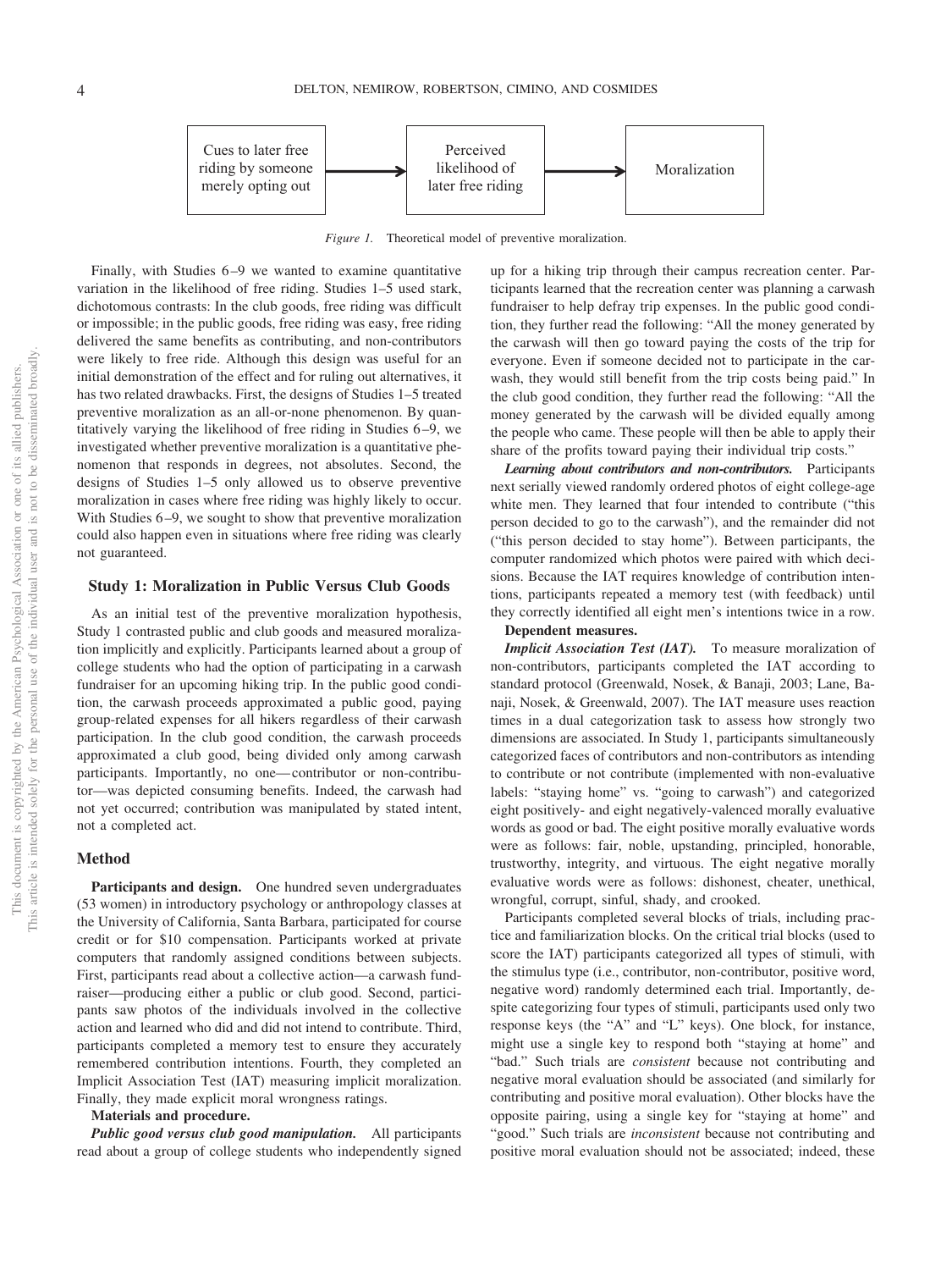responses may compete. When trials are consistent—when the stimulus types "go together"—responses should be relatively quick. When trials are inconsistent—when the stimulus types conflict—responses should be relatively slow. The IAT is based on this response time difference (along with standardization to remove within-participant response time variability; see Greenwald et al., 2003; Lane et al., 2007). Beyond being instructed that the IAT measured their ability to classify words and objects into groups, subjects were not given any further rationale for the task.

We scored the IAT according to standard protocol (Greenwald et al., 2003; Lane et al., 2007). Thus, all latencies greater than 10 s were deleted (for Studies 1 and 2, this was less than 1% of trials). In principle, participants with greater than 10% of latencies under 300 ms are removed; in this experiment, no participant met this criterion. The scoring algorithm produces an IAT D score, with greater scores indexing stronger associations between noncontributors and negative moral words and between contributors and positive moral words. We computed both overall IAT D scores, based on all four types of stimuli, and separate IAT D scores for each stimulus type. The preventive moralization hypothesis most strongly predicts differences in the non-contributor score, with greater IAT D scores in the public good condition relative to the club good condition. For completeness, we also provide the other separate IAT D scores.

*Explicit rating scale.* Explicit moralization of the noncontributors was assessed by the question "Some organization members decided to stay home instead of going to the carwash. How morally wrong do you think it was of them to make this choice?" with a 7-point rating scale  $(1 = not at all wrong, 7 = very$ *wrong*). The preventive moralization hypothesis predicts greater explicit moralization in the public good condition, relative to the club good condition.

**Analysis strategy.** All analyses used two-tailed *p*-values. Mean differences were tested using independent samples *t*-tests. Pearson's *r* was used to measure correlations between dependent measures. We also used Pearson's *r* as a measure of effect size for mean differences (Rosenthal, Rosnow, & Rubin, 2000). Analysis of variance (ANOVA) was used to test for interactions between independent variables. To determine whether there were any sex differences, prior to our main analyses we conducted preliminary analyses on our dependent measures using ANOVA with two factors (condition and participant sex); these analyses revealed no interactions with participant sex.

#### **Results and Discussion**

**Did public goods, relative to club goods, lead to more explicit moralization?** Yes: Non-contributors on a public good were rated as more morally wrong,  $r = .33$ ,  $p < .001$  (see Table 1).

**Did public goods, relative to club goods, lead to more implicit moralization?** Yes: As shown in Table 1, implicit associations between non-contributor– bad and between contributor– good were stronger in the public good condition. This difference in implicit associations is reflected in the overall IAT D score  $(r =$ .29,  $p < .01$ ) and the non-contributor IAT D score ( $r = .25$ ,  $p = .25$ .01).

Interestingly, associations indexed by the contributor and positive word IAT D scores showed greater positivity in the public good condition ( $ps < .05$ ). There was no effect for negative moral words. We note that there was no interaction between contributor/ non-contributor and good type in predicting IAT D scores ( $p =$ .96). Finally, all IAT D scores were significantly greater than zero in both the club and public goods conditions (all  $ps < .05$ ). Although our experimental manipulation affected IAT D scores, even in the club good scenario there were significant implicit associations between non-contribution and badness and between contribution and goodness.

**Were implicit and explicit moralization correlated?** No, the explicit ratings did not correlate with either the overall IAT D score  $(r = .03)$  or the non-contributor IAT D score  $(r = -.02)$ . We return to this in the general discussion.

# **Study 2: Further Constraining the Club Good**

Study 1 provided preliminary evidence for the preventive moralization hypothesis: People who were potential beneficiaries of a public good but opted out of contributing to its creation were moralized. Moralization occurred more strongly in a public good, relative to a club good, despite both involving group cooperation. Thus, our effect is not attributable to causes that are present in all forms of group cooperation. For instance, group cooperation might require some level of conformity or group-directed effort. This does not differ, however, between club and public goods; creating both goods requires successfully coordinating with others and investing effort on behalf of the group. Study 2 was designed to replicate Study 1 with different stimuli and to tighten the contrast between conditions. In Study 1, the club good was ultimately privately held (money divided among contributors), whereas the

Table 1

| Means (Standard Deviations) of Implicit and Explicit Moralization as a Function of Good Type |  |  |  |
|----------------------------------------------------------------------------------------------|--|--|--|
| in Study 1 (Carwash Fundraiser)                                                              |  |  |  |

| Measure                           | Public good<br>M(SD) | Club good<br>M(SD) |         | p     |        |
|-----------------------------------|----------------------|--------------------|---------|-------|--------|
| Explicit rating of wrongness      | 4.36(1.19)           | 3.39(1.56)         | 3.61    | .0005 | .33    |
| IAT D score, overall              | 0.60(0.29)           | 0.42(0.30)         | 3.13    | .002  | .29    |
| IAT D score, non-contributors     | 0.64(0.44)           | 0.40(0.48)         | 2.64    | .01   | .25    |
| IAT D score, contributors         | 0.72(0.37)           | 0.49(0.44)         | 2.91    | .004  | .27    |
| IAT D score, negative moral words | 0.58(0.48)           | 0.60(0.44)         | $-0.27$ | .79   | $-.03$ |
| IAT D score, positive moral words | 0.64(0.41)           | 0.35(0.45)         | 3.47    | .0008 | .32    |

*Note.* For all tests,  $df = 105$ . IAT = Implicit Association Test.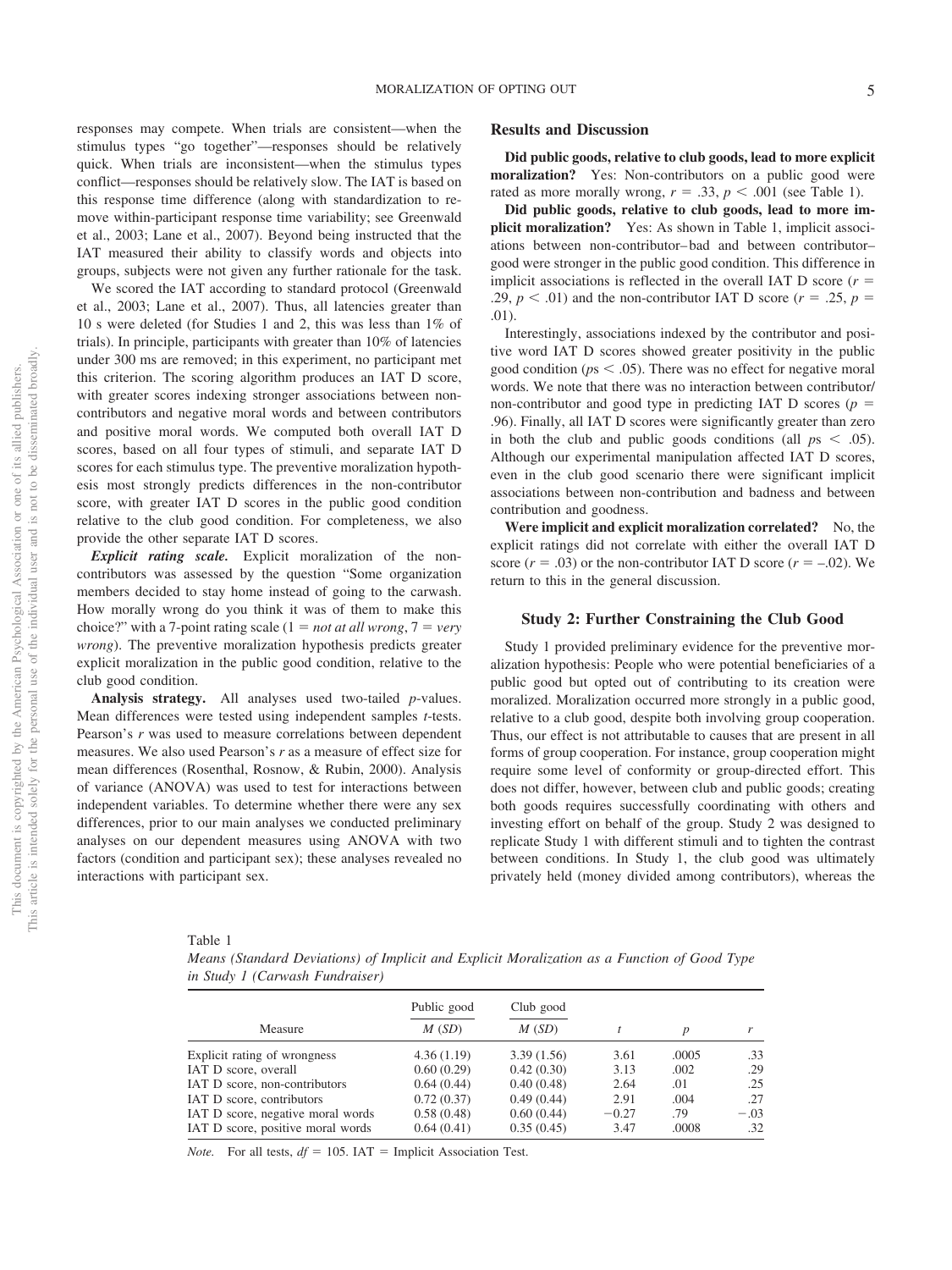public good was communally owned (a joint fund). In Study 2, the club good was also communally owned (as is typical of club goods in institutional analysis; e.g., Ostrom, 2003; Sandler & Tschirhart, 1997). Study 2 also used a different club good exclusion mechanism. Study 1 used physical exclusion: With the money physically divided among contributors, non-contributors could not benefit without outright theft. In Study 2, exclusion from the club good relied on social pressure.

In Study 2, participants read about a village of African hunter– horticulturalists who subsist partly on fish. Villagers can participate in collective actions that create access to fish. In the public good condition, they can move trees that have fallen upriver, preventing fish from swimming past their village. With the trees removed, no one— contributor or not— can be prevented from fishing. In the club goods condition, villagers can use fallen trees to create a fishing pier near the village in full sight of the villagers, with the understanding that only contributors are to use it.

#### **Method**

Unless noted, the method is identical to Study 1.

Participants. One hundred twelve undergraduates (58 women) participated for partial course credit. Two additional participants were eliminated for having  $>10\%$  IAT trials faster than 300 ms. Two further participants were eliminated for not successfully finishing the memory test.

**Materials.** In both conditions, participants read about the Samana, a (fictional) hunter– horticulturalist group living in Botswana, Africa. Eight computer-generated images of African men represented the Samana. Whether they were "staying home" or "going upriver" was randomized between participants.

Participants learned that the Samana subsist partly on fish from the (fictional) Pata river. The Pata runs for a great distance such that "even if someone wanted to stop another person from using the river, it would be nearly impossible. The riverbanks are far too long." Participants also learned that a recent earthquake caused several large trees to fall upstream. In the public good condition, the trees blocked fish from swimming near the village. Because of the blockage, the Samana are organizing a collective action to remove the trees. The more Samana who participate, the easier the task is for those involved. Finally, participants learned that "because the banks of the Pata are long and the fish are very easy to catch from the water's edge, all members of the Samana would benefit from the removal of the trees by the party that travels

upriver, even those Samana who have decided not to travel upriver to remove the trees."

In the club good condition, participants learned that the fish tend to swim in the middle of the river, where fishing is difficult. The fallen trees will finally allow the Samana to construct a fishing pier, creating easy access to the fish. Given this opportunity, the Samana are organizing a collective action to bring the trees back to the village and build the pier. The more Samana who participate, the easier the task is for everyone involved. Finally, participants learned that "all members of the Samana understand that only villagers who go to gather the logs necessary to construct the fishing pier will be able to use it. In fact, the Samana will build the fishing pier in plain sight of the entire village: With all the other members of the village watching, no one would ever try to use the fishing pier unless they helped gather the logs to build it."

#### **Results and Discussion**

Our analysis strategy was identical to Study 1. As before, preliminary analyses to examine whether our effects were moderated by participant sex used ANOVA and revealed no interactions involving participant sex. We therefore moved on to testing our focused hypotheses.

**Did public goods, relative to club goods, lead to more explicit moralization?** Yes: Despite a tighter contrast between the public and club goods, not intending to contribute to a public good was rated as more wrong,  $r = .33$ ,  $p < .001$  (see Table 2).

**Did public goods, relative to club goods, lead to more implicit moralization?** Yes: Again despite the tighter contrast, there were greater implicit associations in the public good condition between non-contribution and badness, for both the overall IAT D score  $(r = .19, p < .05)$  and the non-contributor IAT D score  $(r = .20, p < .05$ ; see Table 2). Unlike Study 1, there was no effect for the contributor IAT D score  $(r = .12)$ . However, there was also no interaction between contributor/non-contributor and good type on IAT D scores ( $p = .34$ ). There was a trend for both IAT D scores for words to be influenced by good type (see Table 2). As in Study 1, all IAT D scores were significantly greater than zero in both the club and public goods conditions (all  $ps < .05$ ); even in the club good scenario there were implicit associations between non-contribution and badness and between contribution and goodness.

**Were implicit and explicit moralization correlated?** Unlike Study 1, here explicit ratings correlated somewhat with overall

Table 2

|                             |  |  | Means (Standard Deviations) of Implicit and Explicit Moralization as a Function of Good Type |  |  |
|-----------------------------|--|--|----------------------------------------------------------------------------------------------|--|--|
| <i>in Study 2 (Fishing)</i> |  |  |                                                                                              |  |  |

|                                   | Public good | Club good  |      |       |         |
|-----------------------------------|-------------|------------|------|-------|---------|
| Measure                           | M(SD)       | M(SD)      |      |       |         |
| Explicit rating of wrongness      | 4.88(1.15)  | 3.93(1.53) | 3.73 | .0003 | .33     |
| IAT D score, overall              | 0.36(0.35)  | 0.21(0.44) | 2.02 | .046  | .19     |
| IAT D score, non-contributors     | 0.41(0.52)  | 0.18(0.58) | 2.16 | .03   | .20     |
| IAT D score, contributors         | 0.42(0.47)  | 0.29(0.56) | 1.32 | .19   | $.12\,$ |
| IAT D score, negative moral words | 0.38(0.50)  | 0.19(0.63) | 1.73 | .09   | .16     |
| IAT D score, positive moral words | 0.37(0.43)  | 0.18(0.57) | 1.94 | .06   | .18     |

*Note.* For all tests,  $df = 110$ . IAT = Implicit Association Test.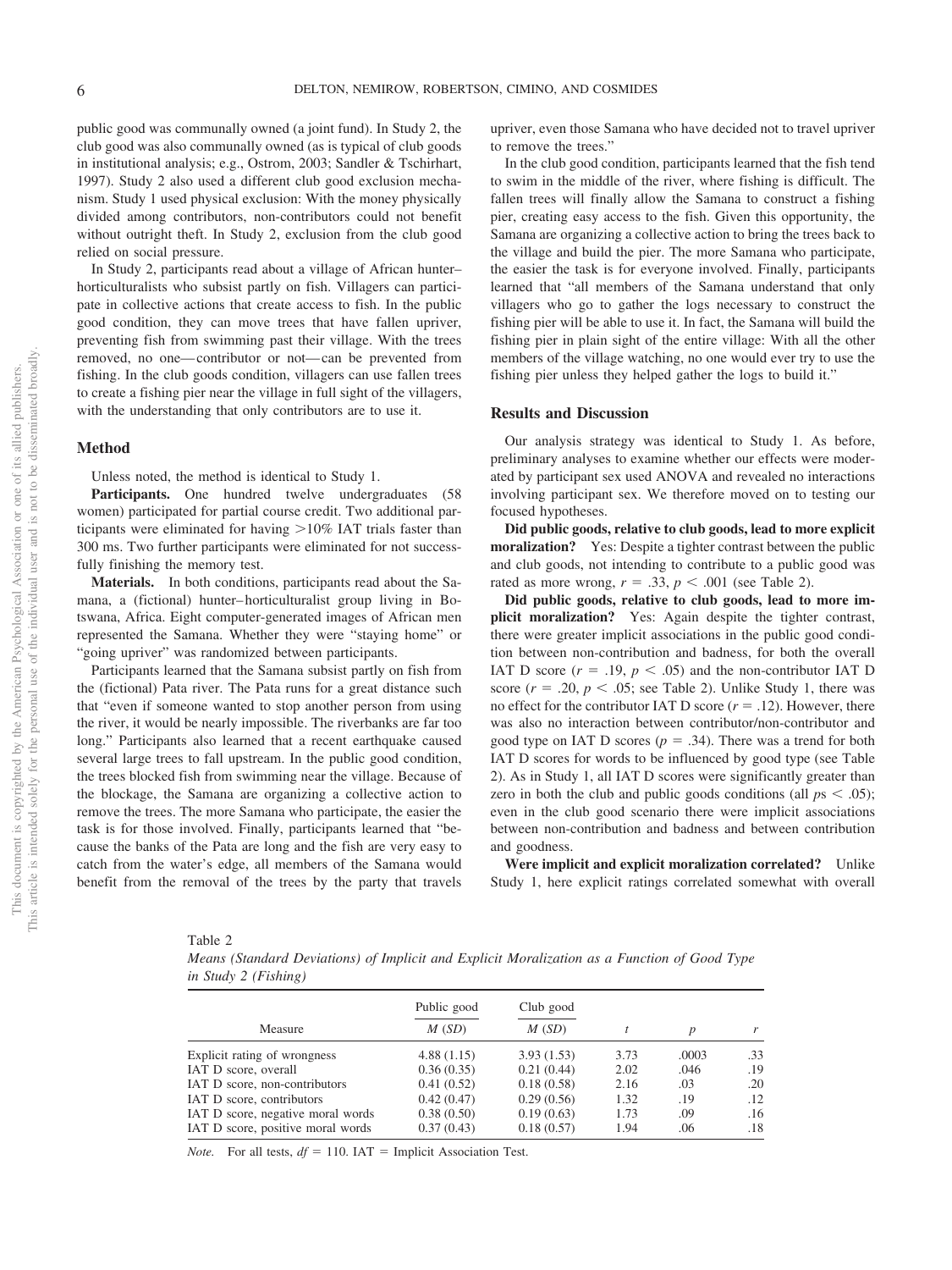IAT D score  $(r = .18, p = .06)$  and the non-contributor IAT D score  $(r = .19, p = .04)$ .

**Summary.** Despite a variety of changes— different photos, different scenarios, different instantiations of goods—Studies 1 and 2 both supported the preventive moralization hypothesis: Opting out of a public good, relative to a club good, elicited more moralization. But was moralization actually due to the hypothesized preventive effects or some other feature of the goods?

# **Study 3: Are Non-Contributors Assumed to Always Free Ride?**

In some club goods, free riding is possible but difficult to accomplish. For instance, in Study 2, it was possible for noncontributors to use the pier generated by collective action, but it would be socially costly for them to do so. Although this is the realistic case, it creates a potential alternative hypothesis. Perhaps participants' minds treated both public and club goods as if all non-contributors had consumed the collective benefits. If so, this would not be consistent with an assumption of the preventive moralization hypothesis. The preventive moralization hypothesis assumes the mind can encode differences between public and club goods in the likelihood of free riding; this difference, in turn, should cause differences in moralization.

If all non-contributors were treated as free riders, moreover, we might still find the results predicted by the preventive moralization hypothesis without the hypothesis being correct: Perhaps there is greater moralization of free riding on public goods relative to club goods. This could occur, for instance, because public goods are social dilemmas. In social dilemmas, deciding whether to contribute involves making a tradeoff between self-interest and group interest. Perhaps more moralization is required in public goods to motivate others to make this tradeoff in favor of the group.

We test against this alternative by  $(1)$  testing whether participants perceive free riding as more likely on public goods (as assumed by the preventive moralization hypothesis) and (2) testing whether there are differences between public and club goods in the moralization of free riding (as predicted by the alternative hypothesis).

# **Method and Results**

One hundred and three participants read either about a public or a club good (materials from Study 2). Using 5-point scales, they then separately rated the likelihood of contributors and noncontributors consuming the collective benefit (access to fish). The scales indicated frequency of fishing from the side of the river (public good) or from the pier (club good) (anchors were  $1 =$ *never*,  $2 = rarely$ ,  $3 = sometimes$ ,  $4 = often$ , and  $5 = very$  *often*). Whereas there was no difference between public and club goods in the rated likelihood of contributors consuming benefits (both *M*s 4.3,  $SD_{Public} = 0.8$ ,  $SD_{Club} = 1.0$ ), non-contributors on a public good, relative to a club good, were rated as more likely to consume benefits ( $M_{\text{Public}} = 3.3$  vs.  $M_{\text{Club}} = 2.6$ ,  $SD_{\text{Public}} = 1.1$ ,  $SD_{\text{Club}} =$ 0.9; independent samples  $t(101) = 3.7$ ,  $p < .001$ ). The greater likelihood of consumption by non-contributors in the public, relative to the club, good is consistent with the assumption of the preventive moralization hypothesis.

Participants also rated separately on 5-point scales the wrongness of contributors and non-contributors consuming collective

benefits—with participants explicitly asked to assume that benefits were actually consumed by everyone. (The anchors were  $1 = not$ *at all wrong*,  $2 = a$  *little wrong*,  $3 =$  *moderately wrong*,  $4 =$  *very wrong*, and  $5 =$  *extremely wrong*.) There were no moralization differences between public and club goods for contributors  $(M_{\text{Public}} = 1.3 \text{ vs. } M_{\text{Club}} = 1.4, SD_{\text{Public}} = 0.8, SD_{\text{Club}} = 0.7;$  $t(101) = 0.5, p = .64$ ) or for non-contributors ( $M_{\text{Public}} = 3.3$  vs.  $M_{\text{Club}} = 3.0$ ,  $SD_{\text{Public}} = 0.9$ ,  $SD_{\text{Club}} = 1.2$ ;  $t(101) = 1.0$ ,  $p = .32$ ). Regardless of good type, participants similarly moralized free riding.

Study 3 confirms the preventive moralization assumption: Noncontributors were seen as more likely to consume public good benefits. Study 3 also casts doubt on the alternative hypothesis that the effects of Studies 1 and 2 are due to differences in moralization of free riding in public and club goods (e.g., because public goods are social dilemmas that require a tradeoff of personal for group welfare): When non-contributors were explicitly described as having taken collective benefits, they were equally moralized regardless of the good.

#### **Study 4: Experimental Public and Club Goods Games**

Study 4 sought to conceptually replicate the preventive moralization effect with a substantially different method. Instead of having participants take a third-person perspective and complete consequence-free dependent measures, Study 4 involved participants in real groups, from a first-person perspective, with consequential behavior. To do so, we used experimental economic games with the possibility of consequential moralization: costly punishment of non-contributors.

Although experimental games have the drawback of being relatively abstract and artificial compared to real-world situations, they offer important benefits (for some early relevant examples, see, e.g., Dawes, 1980; Dawes, Mctavish, & Shaklee, 1977; Yamagishi, 1986). First, they use behavioral decisions with monetary consequences. Second, because they use money, decisions can be precisely quantified. Third, game structure can be precisely controlled, guaranteeing that situations are public or club goods games. Indeed, in Study 4 they are "pure" public and club goods: It is cost-free to free ride in the public good game and impossible to free ride in the club good game.

All participants played a single public good game and a single club good game, each in a different, anonymous, four-person group. Each game had only a single contribution round and a single punishment round. Given that the games were one-shot and anonymous, economically rational income maximization predicts no punishment in any game because punishment is costly and it cannot affect future payoffs. Thus, if there are differences across goods in punishment, these cannot be due to a rational calculation that differs by good; in other words, if we observe a difference by condition, it cannot be ascribed to this process of domain-general rationality. The games were played for tokens. At the experiment's conclusion a random person from each game could redeem their tokens for cash. Unlike standard games, participants were allowed to redeem as few or as many tokens as they desired. Thus, non-contributors in the public goods game had not (yet) free rode: They did not have to accept cash in exchange for the tokens created by others' contributions.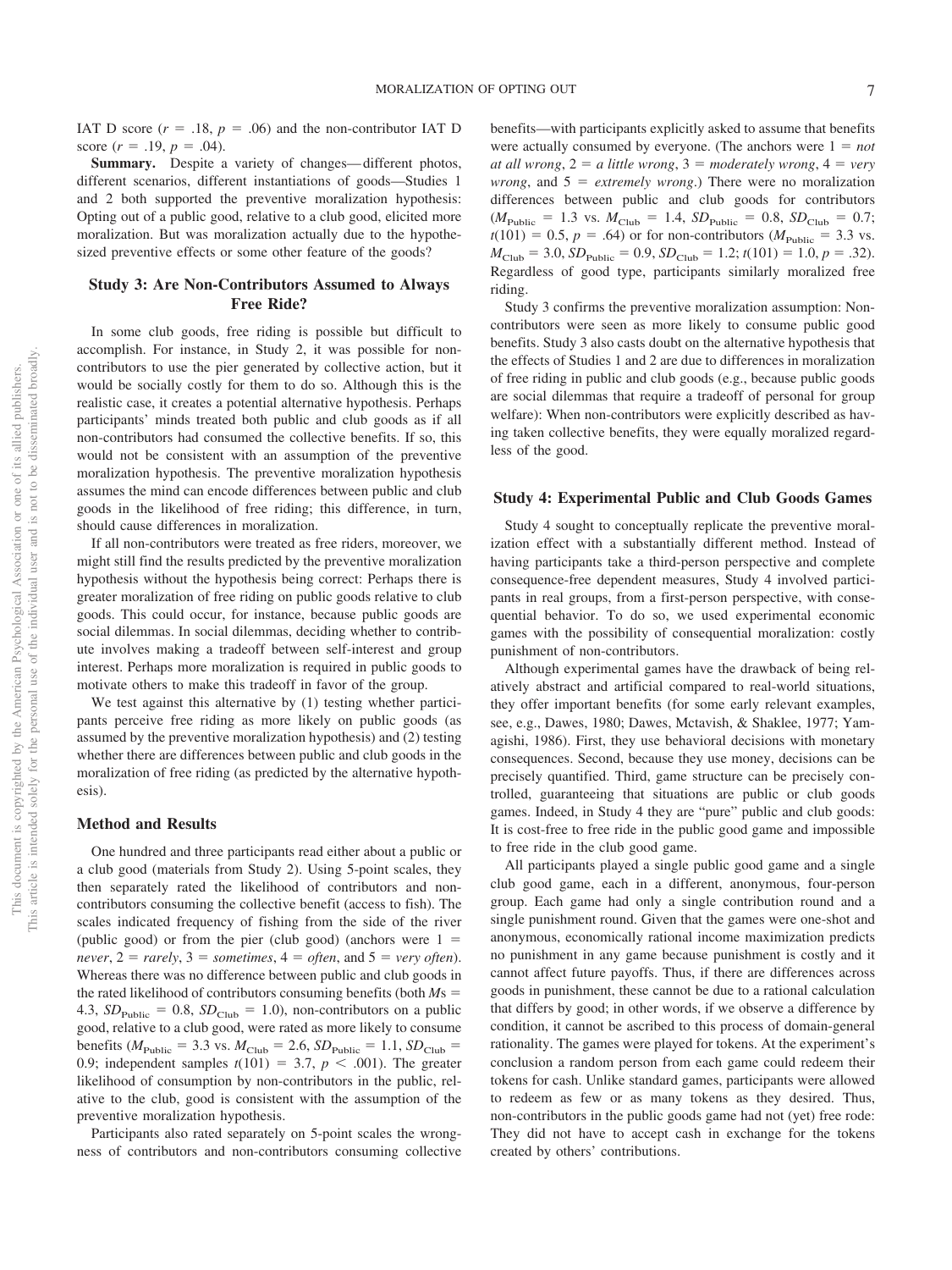## **Method**

Participants. Sixty-five undergraduates (49 women) participated for partial course credit. Some also received money (approximately \$5–\$10) based on their group members' decisions.

**Procedure.** Each experimental session had 7–10 participants. Each participant was a member of two anonymous, four-person groups, one for the public good game and one for the club good game. For a given participant, their two groups each contained a different random subset of the participants at their session. When the number of participants was not divisible by four, decisions from other participants in the session were used to complete the final group; thus, a participant's decisions might be used in two groups. Participants were not informed whether they or other members of their group had decisions used in multiple groups.

Half the sessions completed the public good game first, the other half the club good game first; the order was randomly determined. Participants learned the rules and made their decisions for one game before moving on to the second. Each game comprised a single contribution round followed by a single punishment round. Only after the entire session did participants learn what other members of their groups chose in either game.

Participants received scripted oral instructions and followed along with their own copy. Participants learned that they would earn tokens based on their own decisions and the decisions of other group members (specifics below). The experimenter quizzed the participants as a group to ensure complete understanding. Participants could not communicate with each other, only with the experimenter. The experimenter would only answer questions about the rules (e.g., questions about the number of tokens earned given a particular set of decisions), not about strategies (e.g., questions about how to maximize earnings). At the end of the session the experimenter randomly selected one person from the club good game and one person from the public good game; these participants could redeem their tokens at a rate of \$0.25 per token. Participants were explicitly informed at the beginning of the session that these people could redeem as many or as few tokens as they desired.

*Public good game contribution round.* The public good game had a single contribution round (followed by a punishment round). Participants received 10 tokens from the experimenter and chose one of two options: non-contribution (keeping all 10 tokens for themselves) or contribution (transferring all 10 tokens into a group account). If they chose to contribute to the group account, these 10 tokens were multiplied into 28 tokens and divided equally among the group members (a share of 7 for each person). Thus, if only one participant contributed, that participant ended the round with only 7 tokens; the remaining three participants ended the round with 17 tokens (their initial 10 and the 7 from their share of the group account.) If two participants contributed, they each ended the round with 14 tokens ( $= 7 \times 2$ ); the remaining participants each ended the round with 24 tokens (their initial 10 plus 14 created by the contributors). If three participants contributed, they each ended the round with 21 tokens ( $= 7 \times 3$ ); the remaining participant ended the round with 31 tokens (the initial  $10 + 21$ ). Finally, if everyone contributed, everyone ended the round with 28 tokens.

Therefore, the game presented a social dilemma: When more people contributed everyone earned more, but it was always payoff maximizing for any individual to not contribute regardless of others' choices. Note that so long as two people contributed, contributors earned more than their initial 10 tokens; of course, non-contributors earned even more.

*Club good game contribution round.* The club good game also had a single contribution round (followed by a punishment round). As with the public good game contribution round, participants received 10 tokens and could choose to keep them or to contribute them all to the group account. Unlike the public good game, however, only participants who contributed to the group account received any tokens from the group account. Specifically, every contributor received  $7 \times n$  tokens, where *n* is the number of people who chose to contribute their tokens. Thus, if only one participant contributed, that participant ended the contribution round with 7 tokens ( $= 7 \times 1$ ), and other members of the group ended with their initial 10 tokens. If two participants contributed, each ended the contribution round with 14 tokens ( $= 7 \times 2$ ); the other two members again ended the round with just their initial 10 tokens. Finally, if everyone contributed, everyone ended the contribution round with 28 tokens ( $= 7 \times 4$ ). Thus, the game is a club good: Only contributors received benefits from the group account. As with the public good game, note that so long as two people contributed, contributors earned more than their initial 10 tokens; in the club good game, however, non-contributors always ended the contribution round with just 10 tokens.

In our club good game, contributors always earned seven tokens per contributor regardless of the number of contributors. Thus, a contribution of 10 tokens did not generate a fixed amount of tokens to be shared; the amount generated depended on the number of others contributing. An alternative game structure could have had each contribution of 10 tokens become a fixed, larger number of tokens (e.g., 28); these tokens would then be divided among whoever contributed. In this latter structure, the fewer people who contribute, the more benefits there are for everyone per contribution. Either structure would be consistent with a club good. The club good structure we used in Study 4 has the benefit of keeping the game identical in almost all respects to the public good game. This structure, moreover, follows the logic of a number of club goods important in human sociality, such as coalition prestige, where one member's consumption does not substantially affect another's (Delton & Cimino, 2010).

**Punishment and explicit wrongness rating.** Both games had a single punishment round. We used a standard technique from experimental economics, the strategy method, for the punishment round. In the standard game method, participants would learn the actual choices their group members made before deciding whether to punish. In the strategy method, however, participants do not learn what their group members did; instead, they commit to a punishment decision for each possible choice their group members could have made. There is some debate about whether the strategy method substantively affects behavior compared to standard game methods (Brandts & Charness, 2000; Brosig, Weimann, & Yang, 2003). The benefit of the strategy method, however, is that it allows much denser data collection. This makes the strategy method useful when researchers are studying responses to low frequency behaviors. For instance, given the structure of the club good game most people are likely to contribute; thus, there would be few opportunities to observe punishment of non-contributors. By using the strategy method, we can learn for every participant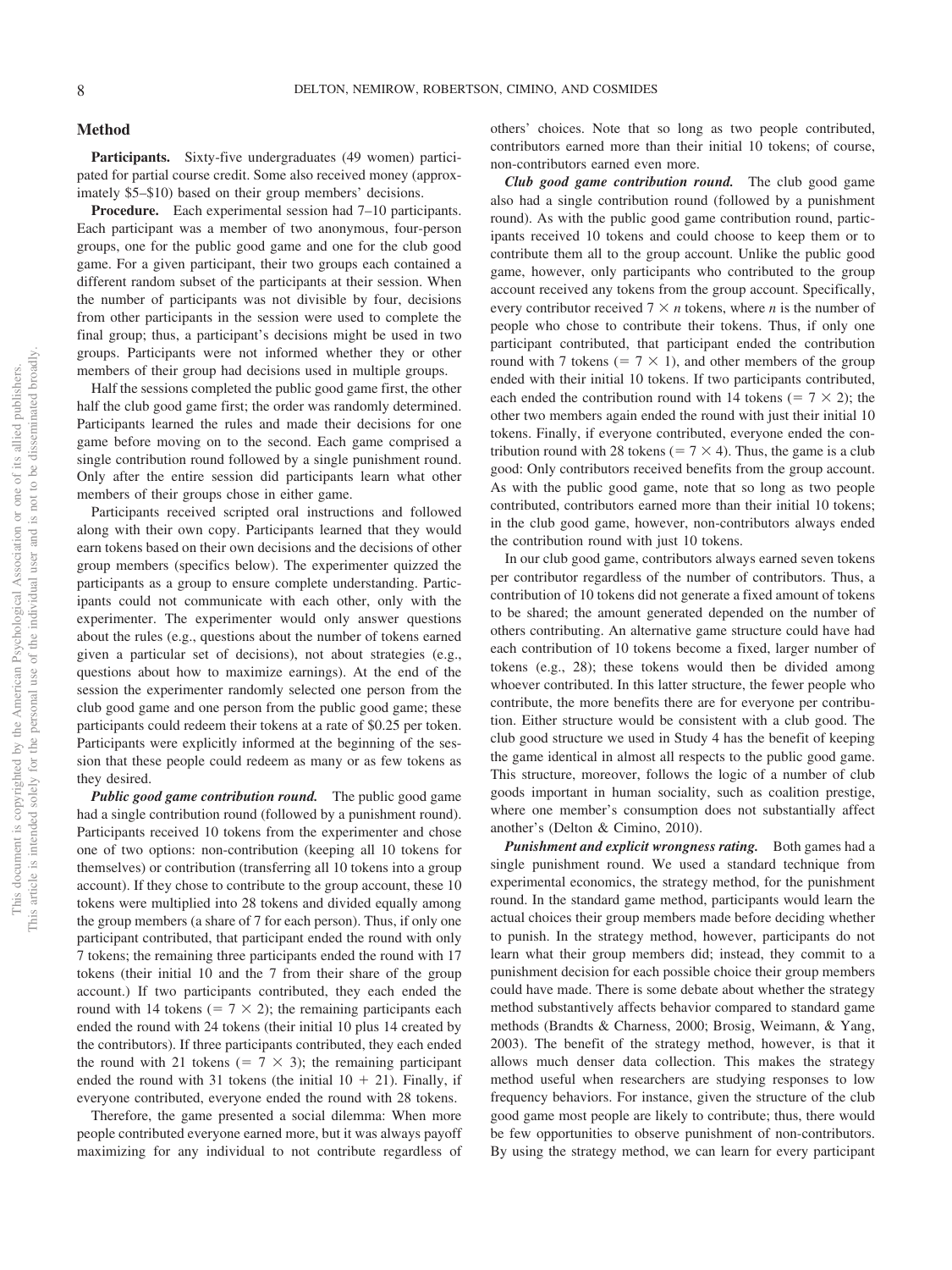whether they would punish non-contributors in both public and club goods.

The punishment round occurred after the contribution round and proceeded as follows: Participants were randomly assigned another member of their group (hereafter the "target"). They did not learn the target's identity and these assignments were not necessarily reciprocal (i.e., if Person A is assigned to Person B, Person B might be assigned to Person C). Participants were then asked to assume that their target had not contributed. Participants were given 5 additional tokens, and, on the assumption that their target had not contributed, they decided how many tokens to spend on punishment. They could spend any number in whole token increments, including 0. Every 1 token spent on punishment subtracted 2 tokens from their target. If the target had, in fact, not contributed, then the participants' choices were automatically realized: Both players lost money according to the participants' choices. If the target had actually contributed, they were not punished and the participants kept their 5 tokens. Given this design, participants could punish and be punished by at most one other person per game and no one could earn less than zero tokens.

The explicit moral wrongness item was as in previous studies, with appropriate rewording.

#### **Results and Discussion**

In the public good game, 65% of the sample contributed; in the club good game, all but two participants contributed (of these two, one contributed in the public good game, and the other did not). Because moralization is typically undertaken by contributors, contributors and non-contributors to the public good were analyzed separately. We included in our analyses the two participants who did not contribute to the club good; the results are unchanged if they are excluded. Our analysis strategy for Study 4 was similar to Studies 1 and 2, except we used paired-samples *t*-tests given the within-subjects design. Given the small number of men, tests involving participant sex would be unreliable. Recall, however, that Studies 1 and 2 showed no interactions involving sex.

**Did public goods, relative to club goods, lead to more explicit moralization?** Yes: Contributors to the public good explicitly judged non-contribution to be more morally wrong in the public good game than in the club good game,  $r = .34$ ,  $p < .05$  (see Table 3). Interestingly, non-contributors to the public good judged noncontribution to be less morally wrong in the public good game than in the club good game  $(r = .47, p < .05)$ , perhaps attempting to

Table 3

*Means (Standard Deviations) of Costly Punishment and Explicit Ratings of Moral Wrongness as a Function of Good Type in Study 4 (Experimental Game)*

|                                                            | When playing<br>public good | When playing<br>club good |                 |   |     |
|------------------------------------------------------------|-----------------------------|---------------------------|-----------------|---|-----|
| Measure                                                    | M(SD)                       | M(SD)                     |                 | n | r   |
| Explicit ratings of wrongness of non-contribution made by: |                             |                           |                 |   |     |
| Contributors to public good                                | 3.79(1.96)                  | 3.26(1.95)                | 2.36 .02 .34    |   |     |
| Non-contributors to public good                            | 1.54(0.98)                  | 2.42(1.56)                | $-2.56$ .02 .47 |   |     |
| Tokens spent on costly punishment of a non-contributor by: |                             |                           |                 |   |     |
| Contributors to public good                                | 2.42(2.21)                  | 1.70(2.02)                | 2.89 .01        |   | .41 |
| Non-contributors to public good                            | 1.58(1.95)                  | 1.50(1.62)                | 0.19 .86 .04    |   |     |

*Note.* Contributors'  $df = 42$ , non-contributors'  $df = 23$ .

justify their behavior or out of belief that social dilemmas do not require contribution.

**Did public goods, relative to club goods, lead to more costly punishment?** Yes: Contributors in the public good game engaged in more costly punishment in the public good game than in the club good game,  $r = .41$ ,  $p < .01$  (see Table 3). This finding conceptually replicates the basic results of Studies 1 and 2 but with consequential behavior. These data support the hypothesis that preventive moralization is due to evolved decision rules and, given the one-shot and anonymous nature of the games, are inconsistent with the alternative hypothesis that preventive moralization is due to rational calculation. Note that costly punishment by noncontributors to the public good was not affected by the type of good  $(r = .04)$ .

**Were moral wrongness ratings correlated with costly punishment?** No, none of the four correlations were significant when disaggregating by public/club good and whether the participant did/did not contribute to the public good,  $p_s > .05$ , although all were positive (*r*s ranged from .08 to .37).

# **Study 5: A Nationally Representative Sample**

With Study 5, we sought to conceptually replicate the preventive moralization hypothesis with a broader sample. Whereas the previous studies used convenience samples of college students, Study 5 surveyed a nationally representative sample of almost 1,000 U.S. adults.

We also sought to extend the previous results in several ways. First, instead of using experimental manipulation, Study 5 measured perceptions that a good was a public good. Measuring perceptions is important because ultimately it is the interpretation of games, not their objective features, that determine behavior (e.g., Halevy, Chou, & Murnighan, 2012; Kelley et al., 2003; Kelley & Thibaut, 1978; Kiyonari et al., 2000). Second, we sought to test against a potential alternative. Perhaps the mind heuristically associates public goods with greater personal benefits. After all, some of the largest benefits of modern life— clean water, public health, transportation infrastructure—are often organized as public goods. If this association does exist, then perceptions of greater personal benefits—not perceptions of a good being public—may have driven the previous results. This could occur if an expectation of greater personal benefits increases the incentive to moralize and thereby encourage contribution from others. To test against this alternative hypothesis, we examined whether percep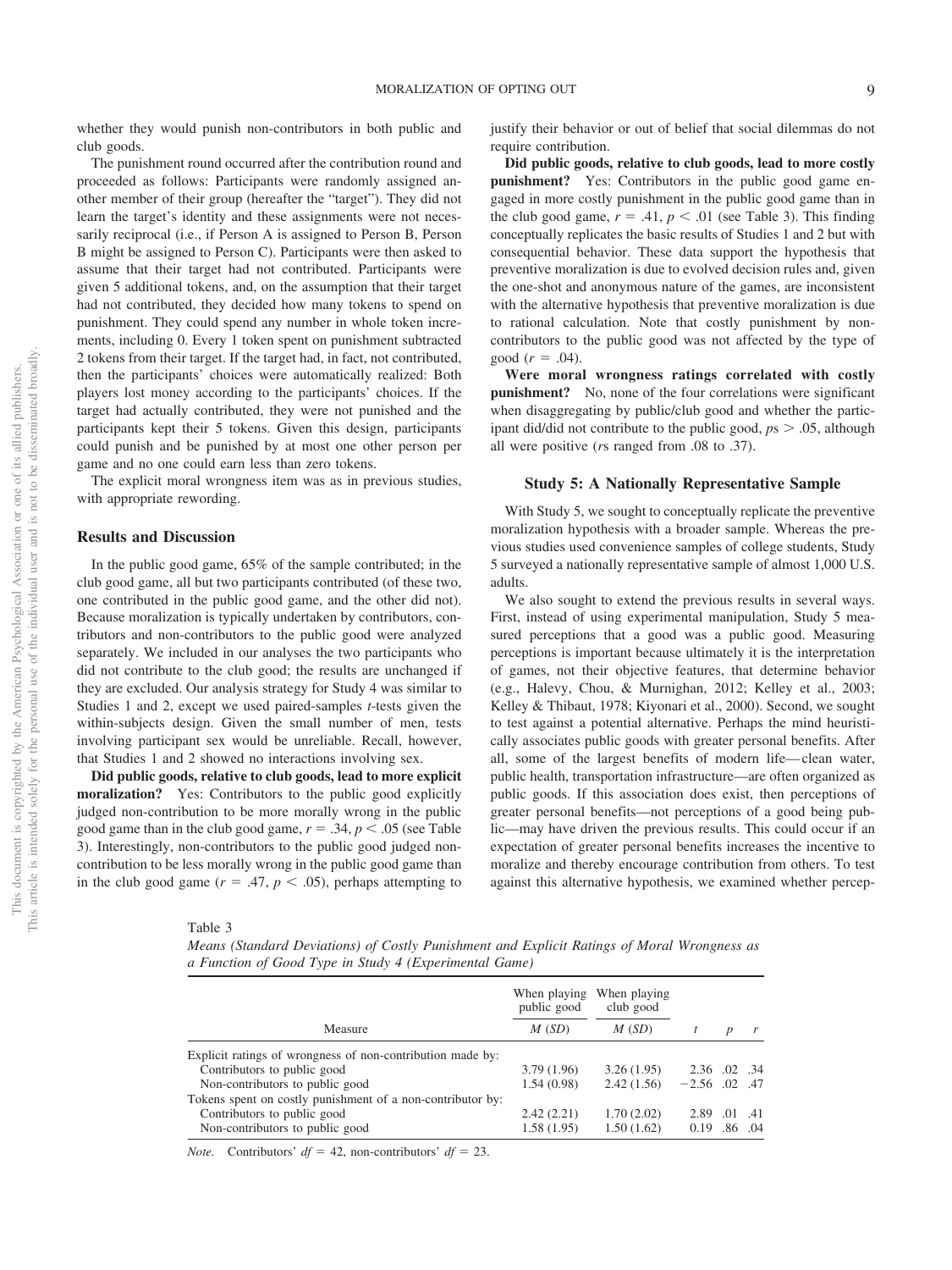tions of a good being public affect moralization when controlling for perceptions of personal benefit. Third, we tested for specificity in the use of preventive moralization. Perceptions of a good being public should drive moralization of non-contributors involved with that particular good; they should not drive moralization of noncontributors more generally. In other words, viewing one collective action to be a public good should not increase moralization of non-contributors involved in other collective actions. To test for this specificity, we contrasted preventive moralization of ingroup non-contributors with moralization of outgroup non-contributors (see also Shinada, Yamagishi, & Ohmura, 2004).

Study 5 asked participants about a hypothetical, upcoming presidential election. We measured their perceptions of how much better off (a) they personally and (b) the nation as a whole would be if their preferred candidate won; the latter measures the degree to which the election is perceived as generating a public good. To assess moralization, we measured their anger at (a) an ingroup non-contributor and at (b) an outgroup non-contributor. Noncontribution was operationalized as neither voting nor spending any time or energy to get the non-contributor's preferred candidate elected. The ingroup member's preferred candidate was the same as the participant's; the outgroup member's was an opponent of the participant's. As before, the collective action had not been completed: No election had yet taken place, and thus benefit consumption was not possible. The preventive moralization hypothesis predicts that, when controlling for perceptions of personal benefit, perceptions of national benefit should independently predict anger at an ingroup non-contributor; moreover, perceptions of national benefits for the participant's candidate winning should not predict anger at an outgroup non-contributor.

#### **Method**

**Participants and data collection.** Nine hundred twenty-three people responded over the Internet. The survey was administered by Time-Sharing Experiments in the Social Sciences (www.tess experiments.org). Technical aspects and participant recruiting were handled by Knowledge Networks (www.knowledgenet works.com/ganp). The present data are part of a larger project; for a fuller project description and details of Knowledge Networks methods, see www.tessexperiments.org/data/delton363.html. Data from 32 additional participants were excluded because they did not answer 50% of the 13 questions composing our larger survey.

Fifty percent of the sample was women. Based on the categories provided by Knowledge Networks, the ethnic/racial breakdown was as follows: 77% white, 9% black, 9% Hispanic, 2% two or more races, 3% other. The modal education was high school graduate or equivalent (29%), followed closely by some college or bachelor's degree (23% and 22%, respectively). Average age was 47 years  $(SD = 16)$ . Average income was approximately \$38,000/ year (ranging from approximately \$5,000 to \$175,000). Seventy percent belonged to a political party; the rest were independents.

**Materials and measures.** Participants were asked to imagine an upcoming, hypothetical presidential election. The current president did not share the participants' views. Because of these diverging views, participants and people who held similar opinions as the participants' were "worried and angry" and wanted "to win back control of the White House." All questions used scales ranging from 0 to 100, with anchors at 0, 50, and 100, and

responses allowed in multiples of 5. Personal benefit: "How much better off would *you personally* expect to be if your candidate is elected and his opponent is defeated?" National benefit: "How much better off would you expect *the nation as a whole* to be if your candidate is elected and his opponent is defeated?" (Anchors for both were as follows: *not at all better off*, *moderately better off*, *very much better off*.) Anger at ingroup and outgroup non-contributors: This voter "did not spend any time, effort, or money" trying to get their (the voter's) preferred candidate elected and "did not even bother to go out and vote . . . how *angry* would you feel towards [him/her]?" (Anchors were as follows: *not at all angry*, *moderately angry*, *very angry*.) The elided parts described how the participants and the voters were members of the same or different political parties (if the participant belonged to a political party) or were of the same or different political views (if the participant was an independent). Ingroup non-contributors supported the same candidate as the participant; outgroup non-contributors an opposing candidate. The non-contributors' sex was randomized.<sup>3</sup>

**Analysis strategy.** Approximately 3% of responses were missing across the two items measuring anger and the two items measuring perceptions of benefits. To analyze the data despite these missing values, we used Amos statistical software (Arbuckle, 2010). Amos is a structural equation modeling program that uses maximum likelihood methods. These methods allow the estimation of parameters even with incomplete data. All analyses use the demographic variables described above as covariates. We allowed covariates and predictors to freely covary with each other; when a model had multiple dependent measures, we allowed their residual variances to freely covary. To test whether regression weights differed from each other, we used  $\chi^2$  tests on nested models (Kline, 2010): In the initial model, each of the two focal weights was allowed to have a unique estimate; in a second model, the focal weights were constrained to have identical estimates. A significant  $\chi^2$  test would show that the second model fits the data more poorly and that separate parameters are required; in other words, a significant test shows that the focal weights are not identical.

# **Results and Discussion**

**Did perceptions of a good being public predict preventive moralization?** Yes. Based on a maximum likelihood analysis, the more that participants viewed the election of their candidate as a national benefit, the more angry they were at an ingroup noncontributor (standardized regression weight  $= .26, p < .001$ ). Studies 1–4 showed that experimental manipulations of a good being public (vs. club) led to moralization; the present result shows that participants' quantitative perceptions of a good being public, not just experimental manipulation, also predicted greater moralization.

**Did perceptions of a good being public continue to predict moralization when expected personal benefit was controlled?** Yes, when personal benefit was also included in the analysis, personal and national benefit both independently predicted anger at an ingroup non-contributor (standardized regression weights

<sup>&</sup>lt;sup>3</sup> Although beyond the scope of this article, the survey manipulated the likelihood that the participants' preferred candidate would win and whether the hypothetical voters expected a large or small benefit if their preferred candidate won. These variables were also used as covariates.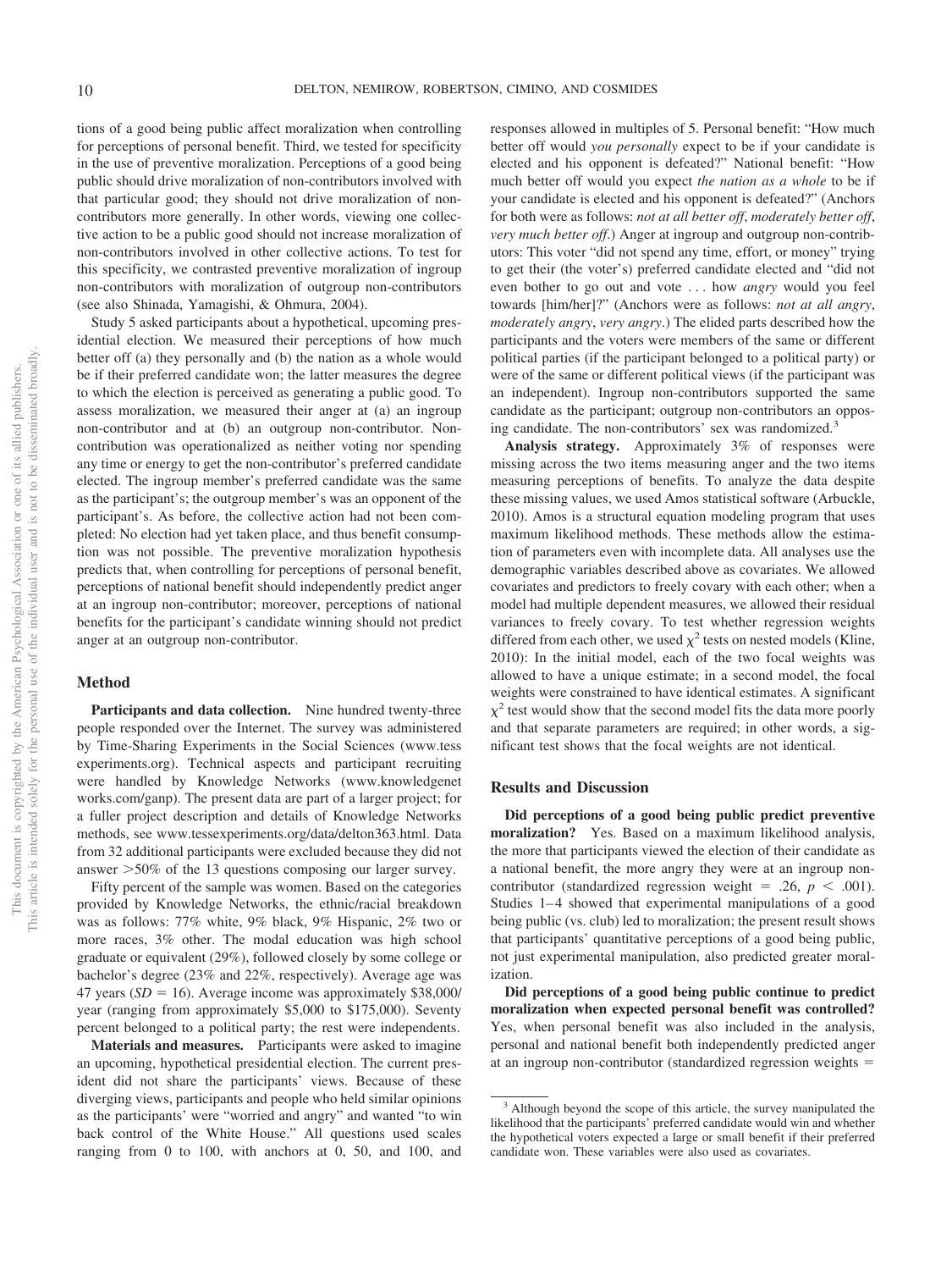.23 and .11, respectively;  $ps < .05$ ). Note that the correlation between personal and national benefit is .70. Thus, although the standardized regression weights are not large, we think it is telling that both variables had independent effects on anger despite their high correlation with each other. Perceptions of a good being public, over and above perceptions of personal benefit, predicted greater moralization. This result suggests that, even if there is a heuristic association between public goods and greater personal benefits, this potential association cannot explain the totality of our results.

**Was preventive moralization absent for outgroup non-contributors?** Yes. To test for the absence of an effect for outgroup non-contributors, we created a maximum likelihood model that contained (a) anger at an ingroup member and anger at an outgroup member as dependent measures and (b) personal and national benefits as predictors. The preventive moralization hypothesis predicts a larger effect of national benefits on anger toward an ingroup non-contributor relative to anger at an outgroup non-contributor; this was true,  $\chi^2(1) = 8.03$ ,  $p < .01$ . Indeed, national benefit did not predict anger toward outgroup noncontributors whatsoever, even after controlling for personal benefits  $(\beta = -.02, p = .70)$ . The lack of an effect is especially striking given that members of the outgroup are likely to perceive their candidate's election to be a public good. Importantly, however, it was a separate collective action from the one generating participants' perceptions. Perceptions of whether a good is public seem to drive moralization of non-contributors involved with that good, but not moralization of non-contributors generally.

# **Studies 6 –9: Quantitatively Manipulating Likelihood of Future Free Riding**

Studies 1–5 were designed to provide initial confirmatory support for the preventive moralization hypothesis and to rule out a series of related alternative hypotheses, including alternatives based on labor recruitment, group conformity and related constructs, and rational income maximization. We designed Studies 6 –9 to address two additional issues. These studies encompassed a diverse sample of almost 700 U.S. adults.

Our first goal with Studies 6 –9 was to provide evidence for the process predicted by the preventive moralization hypothesis. The preventive moralization hypothesis proposes that one source of moralization is the possibility that a person who merely opts out may become a free rider in the future. Thus, preventive moralization should be mediated by perceptions of the likelihood of free riding (see Figure 1). Although we cannot test this mediation hypothesis directly (because we cannot directly manipulate the internal perception of likelihood of free riding), in Studies 6 –9 we can test for statistical mediation that is at least consistent with this causal model.

A second goal was to empirically examine a wider range of likelihoods to free ride. Studies 1–4 used stark contrasts: Free riding was trivially easy and highly likely in the public goods and virtually impossible in the club goods. In Studies 6 –9, we quantitatively manipulated the likelihood of free riding through five levels. This allowed us to test whether preventive moralization occurs outside of cases where free riding is all but guaranteed. It also allowed us to test whether preventive moralization is a simple

all-or-none phenomenon or whether it quantitatively tracks the likelihood of free riding.

Our third goal was to explore a variety of potential cues that could serve as input to perceptions of the likelihood of free riding (i.e., possible inputs in the leftmost box of Figure 1). Each study manipulated a different possible cue to the likelihood of free riding: non-contributors' subjective valuation of the good, noncontributors' cost if they free rode, the ability of contributors to monitor the good and prevent free riding, and the benefits noncontributors can obtain if they do free ride.

#### **Method**

Participants. Six hundred sixty-eight people participated (280 were female). Average age was 30 years ( $SD = 10$ ). Average income was approximately \$33,000/year (ranging from approximately \$15,000 to \$150,000). Participants were randomly assigned to experiments and to conditions within experiments.

To recruit participants, we used the Mechanical Turk platform, a subsidiary of Amazon.com. Participants were paid between \$0.10 and \$0.20, consistent with standard rates on Mechanical Turk for a survey this length. Mechanical Turk has recently emerged as a promising tool for the behavioral sciences, allowing data collection in surveys or simple economic games from a diverse sample of participants (Buhrmester, Kwang, & Gosling, 2011). Although Mechanical Turk does not guarantee a nationally representative sample (as in our Study 5), it does allow us to test predictions using a broader pool than psychology undergraduates.

**Materials.** In all four studies, participants were asked to imagine that they were members of a gardening co-op. They read that: "Every year, the owners of the co-op organize a 'bag drive.' Co-op members who are willing each contribute \$300 to fund the purchase of high quality fertilizer that can be used throughout the year. The bags of fertilizer will be delivered approximately two weeks from today." Thus, free riding was not yet possible because no benefits were available to take.

Cooperation was synergistic: "The greater the number of members who contribute, the cheaper it is to buy the fertilizer in bulk. In other words, the more people who contribute, the more fertilizer there is for *each* member of the co-op."

Next, they read that the bags would be stored in a common area that everyone had access to. Thus, even non-contributors could free ride by taking bags.

Co-op members were described as having received a form where they could mark whether they opted in to the bag drive. On this form, members also rated their perceptions of the usefulness of the fertilizer from 0 (*not useful at all*) to 10 (*extremely*). Co-op members who opted in were described as choosing 10 on average; participants were asked to assume they opted in and rated the usefulness as 10. Ratings by the target who opted out served as the manipulation in Study 6; in Studies 7–9, the target who opted out always also chose 10.

Participants in all studies read about a member, Alan, who opted out of the bag drive. Further details about Alan or the actions available to him differed by study.

*Study 6: Subjective valuation.* Participants in this study learned how Alan rated the usefulness of the bags from 0 (*not at all useful*) to 10 (*extremely useful*). His ratings differed by condi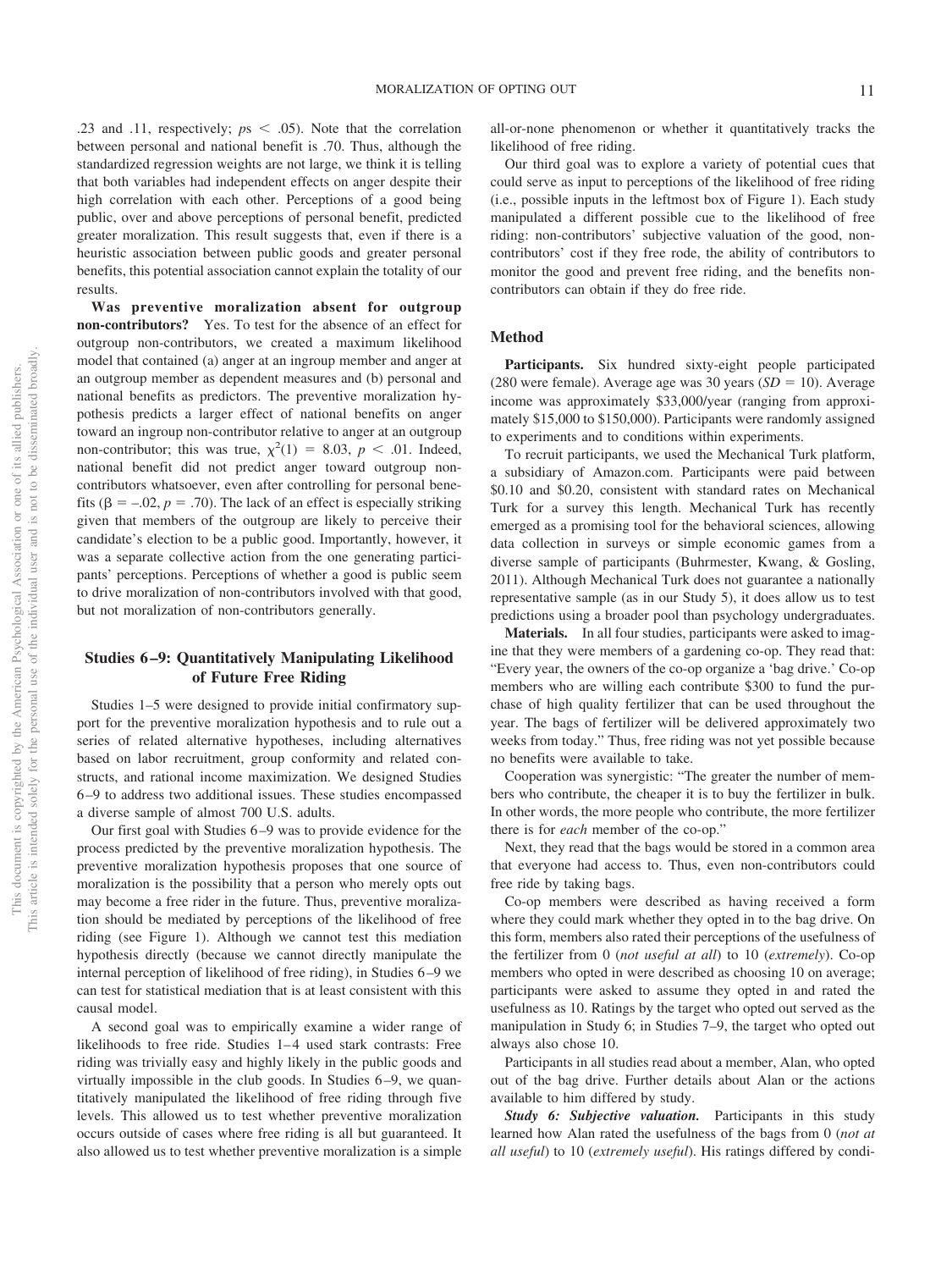tion: 0, 2.5, 5, 7.5, or 10. Because participants were asked to assume they rated the bags at 10, Alan therefore rated them as 0%, 25%, 50%, 75%, or 100% as useful as participants did.

*Study 7: Cost.* Participants in this study learned that the co-op had several tracts of land. Alan gardened at and lived very near one of their locations, but the bags would be stored at a different location. The drive to get to the location with the bags varied by condition: 5 min, 30 min, 1 hr, 2 hr, or 4 hr.

*Study 8: Monitoring.* Participants in this study learned that volunteers staffed the common area to monitor whether people trying to take bags had actually contributed. The percentage of time there were volunteers available varied by condition: 100%, 75%, 50%, 25%, or 0% of the time.

*Study 9: Benefits.* Participants in this study learned that: "At the insistence of the co-op owners, and despite objections from some of the members who contributed, *everyone* who wants fertilizer can come and get bags of fertilizer if they choose." Those who contributed would get approximately 100 bags (the specific number depending on how many people ultimately contributed). The number of bags available to non-contributors varied by condition: about 100 bags, 75 bags, 50 bags, 25 bags, or 1 bag.

**Measures.** Participants answered three dependent measures, each on 7-point scales. To measure perceptions of the likelihood of free riding, participants were asked the following: "How likely is Alan to take some fertilizer despite not contributing to the fertilizer drive?"  $(1 = not at all likely, 7 = very$ *likely*). To measure moralization, they were asked two questions: "How morally wrong is it that Alan did not contribute to the fertilizer drive?"  $(1 = not at all wrong, 7 = very wrong)$ , and "How angry are you at Alan?"  $(1 = not at all angry, 7 =$ *very angry*). Finally, participants answered demographic questions about age, income, and sex.

**Analysis strategy.** Our primary question was whether within each study there was an indirect statistical effect of our manipulation (valuation, cost, monitoring, or benefits) on preventive moralization (moral wrongness and anger) through perceived likelihood of free riding. To test for this effect, we used a bootstrapping approach to statistical mediation and indirect effects (Preacher & Hayes, 2008). The experimental manipulations were coded 1 through 5; they were always ordered so that 1 was the condition predicted to be least likely to induce free riding, and 5 was the condition predicted to be most likely to induce free riding. We report estimates of the bootstrapped indirect effects and their bias-corrected and accelerated 95% confidence intervals. If the estimate is positive and the confidence intervals do not include zero, then the data indicate significant support for an indirect effect. All bootstrapping analyses used 20,000 bootstrap samples and age, income, and sex as covariates. Estimates are reported in their raw metric. For instance, an indirect effect of .5 means that a one unit increase in the independent variable (e.g., subjective valuation) will cause a half-unit increase in ratings of moralization (e.g., anger) as mediated by perceived likelihood of free riding. We emphasize that inferences about causal mediation are necessarily indirect. Although we manipulated cues to future free riding, we were only able to measure moralization and perceptions of future free riding. Thus, our results can only speak directly to statistical mediation.

#### **Results**

**Study 6: Valuation—Does perceived likelihood of free riding statistically mediate the relationship between a noncontributor's valuation of the good and moralization of that non-contributor?** Yes, there were significant indirect effects of the manipulation of fertilizer valuation on both moral wrongness and anger, and these indirect effects were statistically mediated by perceptions of the likelihood of free riding. For moral wrongness, the bootstrapped indirect effect estimate was .39 with a 95% confidence interval from .24 to .57. For anger, the bootstrapped indirect effect estimate was .41 with a 95% confidence interval from .26 to .57. Neither confidence interval includes zero, which supports the hypotheses that the manipulation of valuation would lead to preventive moralization and that such effects would be statistically mediated by the perceived likelihood of free riding.

We also conducted additional regression analyses to probe the components of this indirect effect; these analyses used the same covariates as the bootstrapping analyses. First, these analyses showed that manipulation of valuation had a significant impact on the mediator, the perceived likelihood of free riding (estimate  $=$ .58,  $p < .001$ ). The mediator of perceived likelihood, moreover, significantly predicted both moral wrongness and anger (estimates =  $.68$  and  $.70$ ,  $ps < .001$ ). With the mediator not in the model, manipulation of fertilizer valuation had a significant total effect on both moral wrongness and anger (estimates  $= .48$  and  $.44$ , respectively;  $p_s < .001$ ). With the mediator included, the effects of valuation on both wrongness and anger were no longer significant (estimates  $= .08$  and  $.03$ ,  $ps > .4$ ). These analyses reinforce the bootstrapping results and additionally show that the mediator statistically accounts almost entirely for the correlations between valuation and preventive moralization.

**Study 7: Costs—Does the perceived likelihood of free riding statistically mediate the relationship between costs of future free riding and moralization of a potential free rider?** Yes, there were significant indirect effects of the manipulation of costs on both moral wrongness and anger and these indirect effects were statistically mediated by perceptions of the likelihood of free riding. For moral wrongness, the bootstrapped indirect effect estimate was .19 with a 95% confidence interval from .09 to .33. For anger, the bootstrapped indirect effect estimate was .19 with a 95% confidence interval from .09 to .32. Neither confidence interval includes zero, supporting the hypotheses that manipulations of cost would lead to preventive moralization and that such effects would be statistically mediated by the perceived likelihood of free riding.

Additional regression analyses showed that the manipulation of costs had a significant impact on the mediator, the perceived likelihood of free riding (estimate  $= .33, p < .001$ ). The mediator of perceived likelihood, moreover, significantly predicted both moral wrongness and anger (estimates  $= .58$  and  $.56$ ,  $ps < .001$ ). With the mediator not in the model, manipulations of cost had a significant total effect on both moral wrongness and anger (estimates  $= .30$  and .32, respectively;  $ps < .01$ ). With the mediator included, the effects of cost on both wrongness and anger were no longer significant (estimates  $= .11$  and .13,  $ps > .15$ ). These analyses reinforce the bootstrapping results and additionally show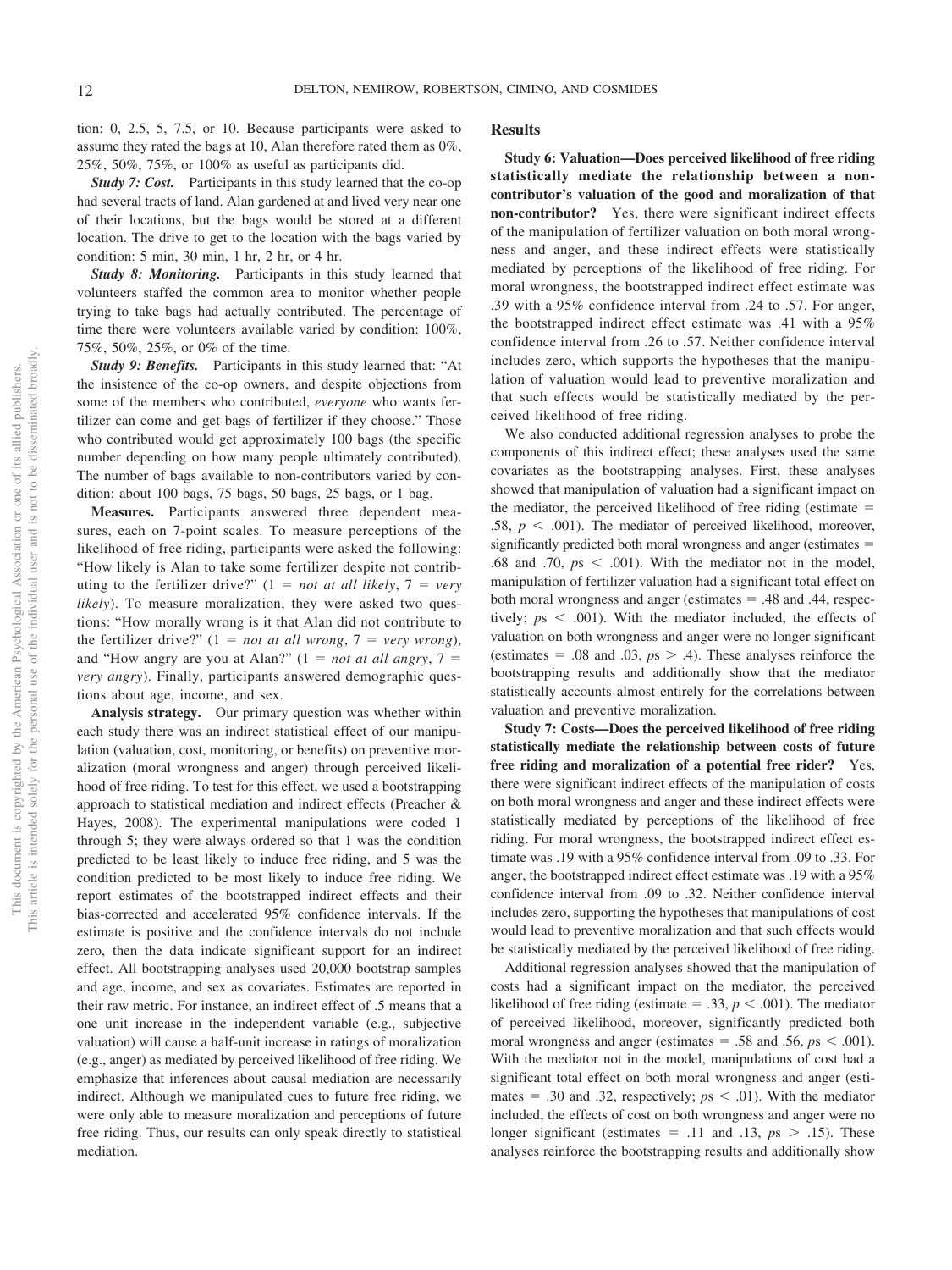that the mediator statistically accounts almost entirely for the correlations between valuation and the measures of moralization.

**Study 8: Monitoring—Does perceived likelihood of free riding statistically mediate the relationship between the availability of monitoring and moralization of a potential free rider?** Yes, there were significant indirect effects of the manipulation of monitoring on both moral wrongness and anger and these indirect effects were statistically mediated by the perceived likelihood of free riding. For moral wrongness, the bootstrapped indirect effect estimate was .14 with a 95% confidence interval from .03 to .27. For anger, the bootstrapped indirect effect estimate was .14 with a 95% confidence interval from .03 to .26. Neither confidence interval includes zero, supporting the hypotheses that the manipulation of monitoring would lead to preventive moralization and that such effects would be statistically mediated by the perceived likelihood of free riding.

Additional regression analyses showed that manipulations of monitoring availability had a significant impact on the mediator, the perceived likelihood of free riding (estimate  $= .26, p < .01$ ). The mediator of perceived likelihood, moreover, significantly predicted both moral wrongness and anger (estimates  $= .55$  and  $.53$ , respectively;  $ps < .001$ ). With the mediator not in the model, the manipulation of monitoring did not have a significant total effect on either moral wrongness or anger (estimates  $= .05$  and .17, respectively;  $p_s > .14$ ). With the mediator included, the effects of monitoring on both wrongness and anger were even smaller or descriptively in the wrong direction (estimates  $=$  -.09 and .03, respectively;  $p_s > .4$ ). Some approaches to statistical mediation require that there be a significant total effect (i.e., when the mediator is removed from the model) as a preliminary condition for testing mediation, other approaches view a significant indirect effect as most probative (Preacher & Hayes, 2008; Shrout & Bolger, 2002). Although our results do not meet the former, more stringent version of mediation, we believe the results of Study 8 are mostly supportive of the hypothesis: There is a significant causal effect of manipulations in the independent variable on the mediator, there are significant correlations of the mediator with the dependent variables, and there are significant statistical indirect effects of the independent variable on the dependent variables through the mediator.

Again we note that inferences about causal mediation in Studies 6 – 8 are indirect. Both the mediator and the dependent variable were merely measured, not manipulated. Thus, we can only pro-

vide direct evidence for statistical mediation that is consistent with the causal model in Figure 1.

**Study 9: Benefits—Does perceived likelihood of free riding statistically mediate the relationship between the size of the benefits available to free riders and moralization of a potential free rider?** No, the indirect effects were small for both moral wrongness and anger, and both confidence intervals included zero (estimates of both  $= -.02; 95\%$  CIs  $[-.08, .02]$  and  $[-.1, .03]$ , respectively). Regression analyses revealed no effects involving the manipulation of benefits (all  $ps > .2$ ).

One reason for these null results may be ceiling effects. As shown in Tables 4, 5, and 6, the means of perceived likelihood of free riding, moral wrongness, and anger were are all higher in Study 9 compared to the other three studies. The measure of likelihood was especially high, with means approaching the scale maximum of 7. Collapsing across condition and based on a series of independent *t*-tests, all three measures in Study 9 received higher ratings than any other study (for all nine comparisons,  $ps < .001$ ). Comparing Studies 6–8 against each other revealed essentially no differences (eight of nine *p*s .15; one comparison had  $p = .011$ ). Although Study 9's data do not support the hypothesis of statistical mediation, we think Study 9 does illustrate just how strongly preventive moralization can operate. Consider that a free rider who is caught is likely to face sanctioning and reputational damage. In one condition of Study 9, free riders could only gain a single bag of fertilizer—little gain for potentially large negative repercussions. Yet, participants believed a non-contributor in this situation was nonetheless very likely to free ride, rating the likelihood an average of 6.3 out of 7; preventive moralization was acting quite strongly even in a case where free riding might be objectively unlikely.

Finally, note that in Study 9 as in the Studies 6 – 8, the perceived likelihood of free riding predicted both moral wrongness and anger (estimates  $= .38$  and .49, respectively;  $ps < .01$ ). Thus, despite the experimental manipulation failing in this study, the correlational data still show the pattern predicted by the preventive moralization hypothesis: greater perceived likelihood of free riding is associated with greater moralization.

**Does preventive moralization occur only when free riding is virtually guaranteed?** One could argue that although preventive moralization is a real phenomenon, it is not robust. Perhaps preventive moralization only occurs when free riding is virtually guaranteed. For instance, in Studies 1– 4, one might expect that

Table 4

*Means (Standard Deviations) of Ratings of Perceived Likelihood That a Person Who Opts Out Will Later Consume Collective Benefits (Studies 6 –9)*

| Manipulation         |                                       | Ratings of the perceived likelihood of later benefit consumption |                               |                                       |            |  |  |  |
|----------------------|---------------------------------------|------------------------------------------------------------------|-------------------------------|---------------------------------------|------------|--|--|--|
|                      |                                       |                                                                  | Ordinal ranking of conditions |                                       |            |  |  |  |
|                      | $\leftarrow$ Free riding least likely |                                                                  |                               | Free riding most likely $\rightarrow$ |            |  |  |  |
|                      |                                       |                                                                  |                               |                                       |            |  |  |  |
|                      | M(SD)                                 | M(SD)                                                            | M(SD)                         | M(SD)                                 | M(SD)      |  |  |  |
| Valuation (Study 6)  | 3.61(1.96)                            | 3.17(1.46)                                                       | 4.30(1.92)                    | 5.41 (1.19)                           | 5.55(1.16) |  |  |  |
| Costs (Study 7)      | 3.85(1.94)                            | 3.81(1.64)                                                       | 4.32(1.42)                    | 4.42(1.43)                            | 5.15(1.63) |  |  |  |
| Monitoring (Study 8) | 3.87(1.76)                            | 5.20(0.91)                                                       | 5.26(1.48)                    | 5.43(1.73)                            | 4.80(1.76) |  |  |  |
| Benefits (Study 9)   | 6.34(0.94)                            | 6.41(1.07)                                                       | 6.49(0.80)                    | 6.33(1.02)                            | 6.24(1.06) |  |  |  |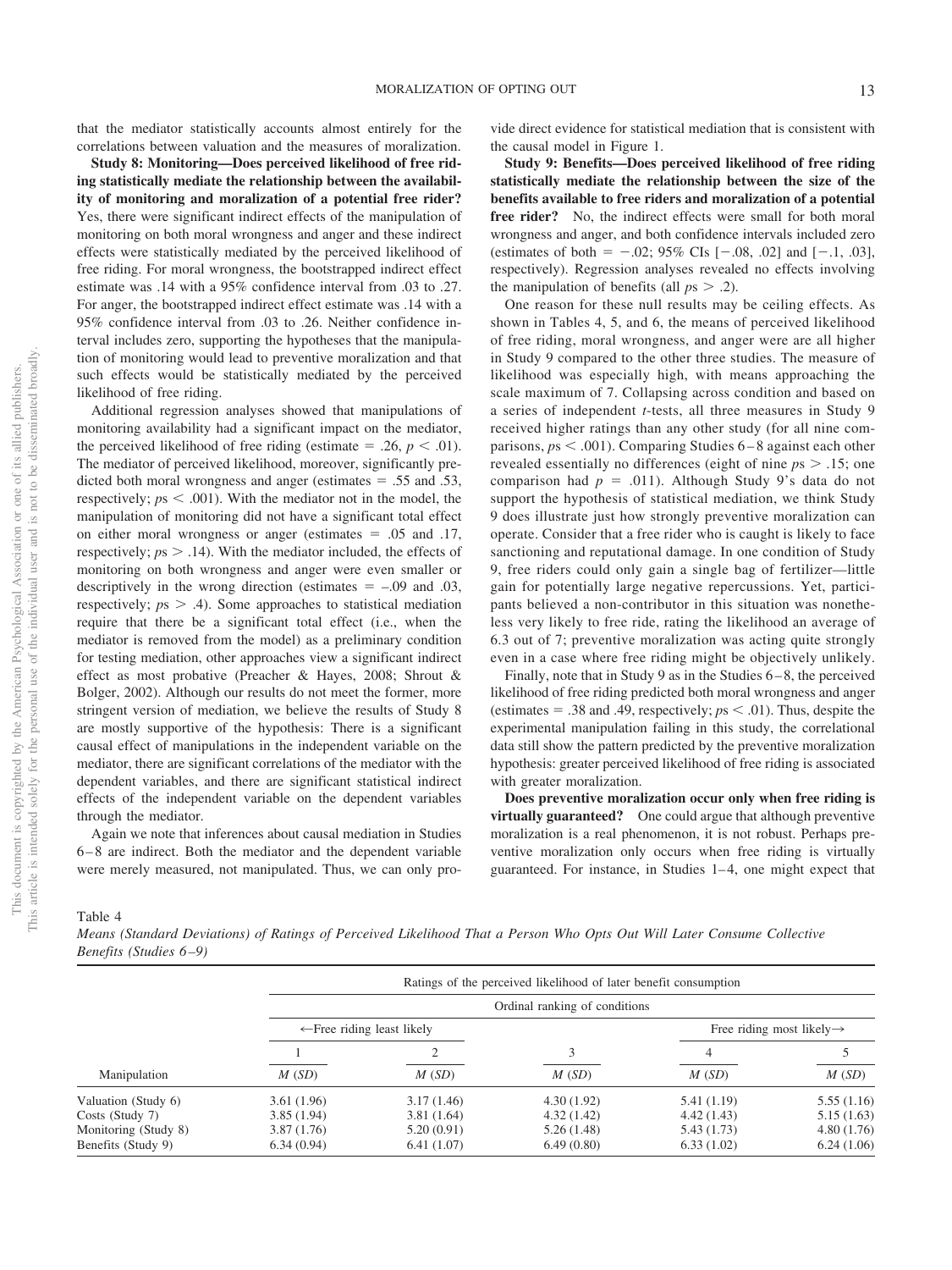|                      |            | Ratings of moral wrongness of opting out |                               |                                       |             |  |  |  |
|----------------------|------------|------------------------------------------|-------------------------------|---------------------------------------|-------------|--|--|--|
|                      |            |                                          | Ordinal ranking of conditions |                                       |             |  |  |  |
| Manipulation         |            | $\leftarrow$ Free riding least likely    |                               | Free riding most likely $\rightarrow$ |             |  |  |  |
|                      |            |                                          |                               |                                       |             |  |  |  |
|                      | M(SD)      | M(SD)                                    | M(SD)                         | M(SD)                                 | M(SD)       |  |  |  |
| Valuation (Study 6)  | 2.83(2.10) | 2.67(1.86)                               | 3.05(2.39)                    | 4.16(1.80)                            | 4.42(1.87)  |  |  |  |
| Costs (Study 7)      | 3.18(2.16) | 3.53(1.70)                               | 3.75(2.03)                    | 4.07(2.02)                            | 4.38(2.13)  |  |  |  |
| Monitoring (Study 8) | 3.26(1.90) | 4.16(1.84)                               | 4.00(2.00)                    | 3.21(2.04)                            | 3.84(2.39)  |  |  |  |
| Benefits (Study 9)   | 4.62(1.92) | 4.92(1.52)                               | 5.14 (1.72)                   | 4.93(1.86)                            | 5.14 (1.46) |  |  |  |

Table 5 *Means (Standard Deviations) of Ratings of Moral Wrongness of Opting Out of a Public Good (Studies 6 –9)*

people opting out would almost certainly consume the benefits. If preventive moralization only occurs in these limiting cases, then it would have little relevance in explaining real world behavior. Studies 6-9 were designed to test against this alternative by manipulating the likelihood of free riding quantitatively, rather than using the dichotomous contrasts of Studies 1– 4.

One way to examine this is to use the unintended difference between Study 9 and Studies 6 – 8. Although Study 9 did not show any effects of our experimental manipulation, compared to Studies 6 – 8, Study 9's ratings of the likelihood of free riding and ratings of anger and wrongness were uniformly high (see results above). The ratings for likelihood of free riding were especially high compared to the other studies, suggesting that, at least for Studies 6 – 8, participants did not view the potential free rider as guaranteed to free ride. Nonetheless, in Studies 6-8 participants did engage in preventive moralization.

Because Study 9 did not show any effects of the manipulation, we further focus only on Studies  $6-8$ . First, note that descriptively most measures of likelihood, moral wrongness, and anger tended to increase as the level of the cue increased (however, this increase was not perfectly monotonic; see Tables 4–6). Second, to formally test that preventive moralization occurs outside the boundary case of guaranteed free riding, we tested whether there were linear effects of our manipulations on measures of likelihood, wrongness, and anger even when excluding the condition within each study most likely to induce free riding. Of these nine tests, seven were significant or marginally so (for those seven,  $p_s \leq .063$ ). The only two that did not show an effect were anger and wrongness in Study  $8 (ps > .12)$ ; recall that this study showed no effects on these

variables even if all levels of the independent variable were included. Thus, whenever our manipulation was successful, it was successful even outside the narrow case of a condition most likely to induce free riding.

#### **General Discussion**

The social mind is not unitary but encompasses multiple domains, each with their own proprietary logic and decision rules (Bugental, 2000; Fiske, 1992; Kenrick et al., 2003, 2010). One important domain of human sociality is collective action: multiple people working together to produce a shared benefit. One important set of decision rules for collective action are those that regulate moralization. Because moralization decisions are inherently uncertain, we applied the logic of error management (Haselton et al., 2009; Haselton & Nettle, 2006) to develop the preventive moralization hypothesis: merely opting out of helping to create a public good can make that person a target of moralization because that person might (but also might not) free ride in the future.

Across nine studies, using diverse methods and measures and including a nationally representative sample of almost 1,000 U.S. adults, we showed that non-contributors to public goods were preventively moralized. Despite not actively taking any benefits, their behavior was viewed as morally wrong (Studies  $1-4$ ,  $6-9$ ), they were targets of anger (Studies 5–9), they were implicitly associated with negative moral traits (Studies 1–2), and they were punished (Study 4). In other words, they were treated as free riders despite not free riding—they were preventively moralized. Moreover, preventive moralization correlated with perceptions that a

Table 6

*Means (Standard Deviations) of Ratings of Anger at a Person Who Opts Out of a Public Good (Studies 6 –9)*

|                      |            | Ratings of anger at a person who opts out |                               |                                       |            |  |  |  |
|----------------------|------------|-------------------------------------------|-------------------------------|---------------------------------------|------------|--|--|--|
|                      |            |                                           | Ordinal ranking of conditions |                                       |            |  |  |  |
|                      |            | $\leftarrow$ Free riding least likely     |                               | Free riding most likely $\rightarrow$ |            |  |  |  |
|                      |            |                                           |                               |                                       |            |  |  |  |
| Manipulation         | M(SD)      | M(SD)                                     | M(SD)                         | M(SD)                                 | M(SD)      |  |  |  |
| Valuation (Study 6)  | 2.75(1.89) | 2.63(1.88)                                | 3.05(2.31)                    | 3.84(1.75)                            | 4.26(1.62) |  |  |  |
| Costs (Study 7)      | 2.94(1.98) | 3.00(1.77)                                | 3.64(2.02)                    | 3.84(1.90)                            | 4.06(2.14) |  |  |  |
| Monitoring (Study 8) | 3.16(2.09) | 3.56(1.66)                                | 4.00(1.79)                    | 3.61(2.08)                            | 3.92(2.20) |  |  |  |
| Benefits (Study 9)   | 4.28(1.85) | 4.62(1.80)                                | 4.54(1.83)                    | 4.50(1.83)                            | 4.83(1.87) |  |  |  |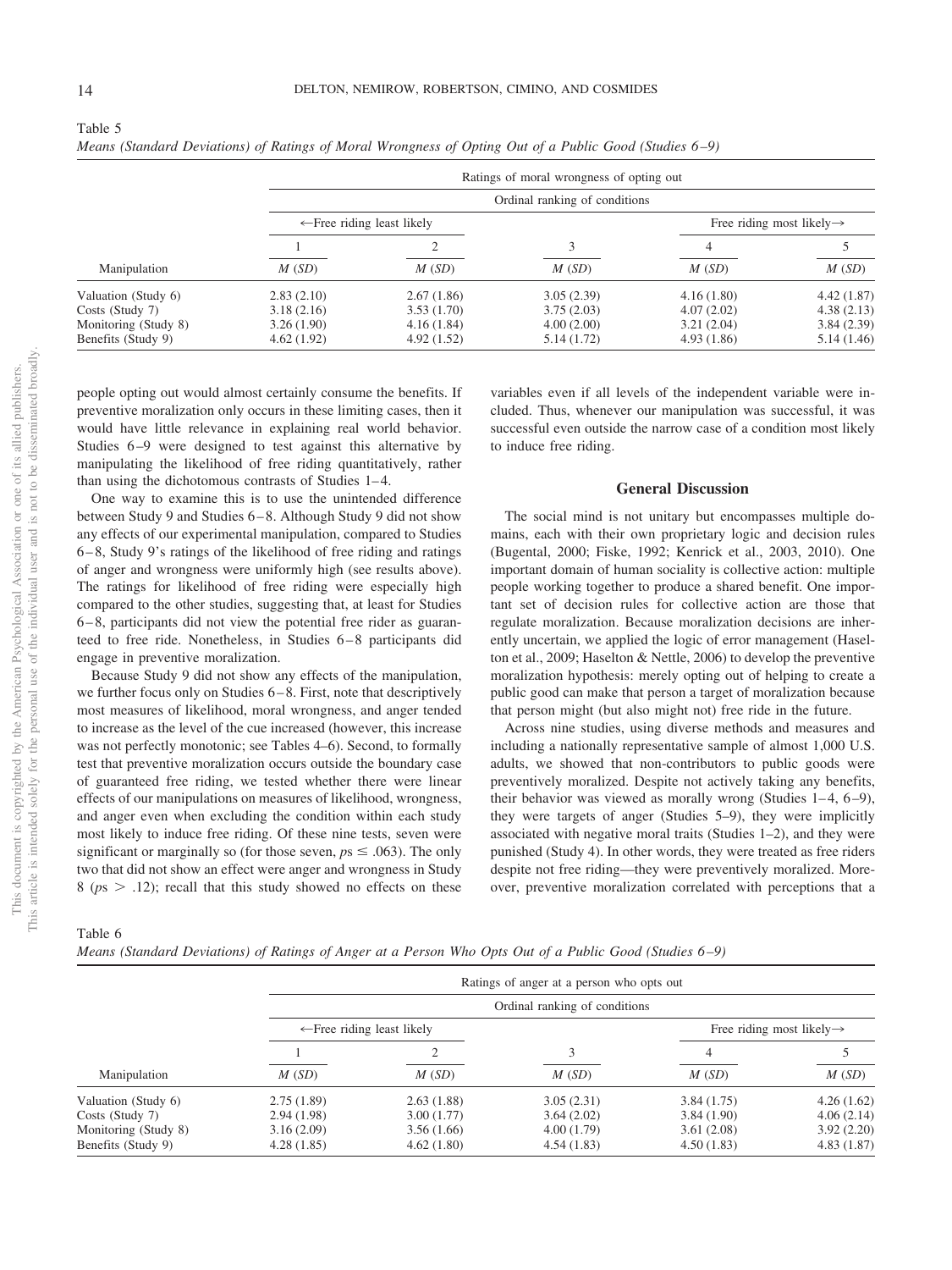non-contributor was likely to free ride (Studies 6–9), perceptions of the likelihood of free riding were quantitatively modulated by a variety of cues (Studies  $6-8$ ), and the effect of these cues on moralization was statistically mediated by perceptions of the likelihood of free riding (Studies 6–8). Preventive moralization was also a robust phenomenon, appearing even in cases where free riding was not certain (Studies 6 –9).

Preventive moralization did not occur because moralization creates more labor, thereby producing more benefits—the potential to create labor was held constant across public and club goods (Studies 1–3 and especially Study 4). It was not because the social dilemma of public goods elicits more moralization or because non-contributors are confused with people who have illicitly taken benefits (Study 3). It was not because moralization can be rationally calculated to be more useful in public goods (Study 4). It was not because the mind heuristically associates public goods with greater personal benefits (Study 5). And it was not because noncontributors could objectively be viewed as selfish or deviant (Studies 1– 4). Instead, preventive moralization appears tailored to solve the problem of whether to moralize non-contributors now on the chance they become free riders in the future.

# **Future Directions**

It remains for future research to examine how moralization of people who simply opt out compares to moralization of people who have actually taken collective benefits. The preventive moralization hypothesis does not make any strong predictions here. Free riders could receive equal moralization, more moralization, or even less moralization than those who simply opt out. Although we think the latter is unlikely, there may be situations where moralizing already-completed free riding has little utility. Instead, moralizing people who might still contribute could have larger associated gains.

Future research could also further delve into the hypothesis that preventive moralization is a product of design for error management. Generally, an error management framework predicts that decision making should sometimes be "biased" away from objectively correct responding and thereby respond more adaptively (e.g., even if 99% of the time foliage does not hide a predator, the mind might respond as if it usually does). Our studies examined one aspect of "bias" in moralization. Most people would report that others should not be sanctioned for a wrong they have not committed. Yet, contra this normative stance, our studies showed that people explicitly and implicitly sanctioned others simply for opting out, despite those others not illicitly taking benefits. A logically separable error management effect could proceed from the fact that only some people who opt out will eventually take benefits illicitly. Are people who merely opt out moralized out of proportion to the number of people who would eventually take benefits illicitly? This could be tested by an experiment comparing punishment of free riders—a situation where punishers know who has actually taken benefits—to punishment of people who merely opt out—a situation with uncertainty regarding who will take benefits. If there is more punishment in the latter condition, this would suggest the operation of an error management strategy, a strategy that serves to catch all people who will eventually free ride even if not all actually do free ride.

Although Studies 6–9 were designed to examine potential mediators of preventive moralization, another topic for future research is to examine potential moderators. One potential moderator is the number of moralizers available. Evolutionary modeling work shows that moralization is easier to sustain when multiple parties coordinate to do it (Boyd, Gintis, & Bowles, 2010), and ethnographic research shows that moralization is more likely with coordination (Boehm, 1993). A second potential moderator is social or physical power. People with greater power are more likely to be able to successfully implement moralization and so might be more likely to engage in it (Maner & Mead, 2010; Sell, Tooby, & Cosmides, 2009). A third potential moderator is the nature of the relationship between the potential moralizer and the person being moralized. When a relationship is likely to continue into the future, it may be more beneficial to change the behavior of a person who opts out and encourage them to cooperate in the future (Krasnow, Cosmides, Pedersen, & Tooby, 2012).

## **Implicit and Explicit Responses to Non-Contributors**

Throughout this article, we have relied on a multi-method approach using implicit, explicit, and behavioral measures. Generally, these measures failed to significantly correlate with each other, although the direction of correlation was usually positive. Implicit and explicit items often have moderate correlations (see meta-analysis by Hofmann, Gawronski, Gschwendner, Le, & Schmitt, 2005). What might explain these effects in our studies? One possibility is that different measures tap mechanisms with somewhat different functions, leading to weak associations (Cushman, 2008; Lieberman & Linke, 2007). A related possibility is that moral judgments are produced by multiple intuitive systems. This possibility is consistent with theoretical proposals suggesting that social and moral decision making is underwritten by a number of subsystems, many designed to deliver inferences in different domains (Haidt, 2007; Lieberman, Tooby, & Cosmides, 2003; Tooby & Cosmides, 2010; Tybur et al., 2009), some of which may be unrelated to moral judgment per se (DeScioli & Kurzban, 2009, 2013). The relative weighting of different inference engines, moreover, may vary across time, space, and context (Cohen & Rozin, 2001; Graham, Haidt, & Nosek, 2009; Yamagishi, Hashimoto, & Schug, 2008). In some cases, one's moral intuitions may have little or no causal relationship with consciously reasoned moral judgments (Haidt, 2001). In recent work, for example, men's upper body strength (one cause of interpersonal competitive success during human evolution; Sell, Hone, & Pound, 2012) predicted attitudes about the acceptability of force in international conflict and about public policy regarding redistribution— despite the impossibility of personal strength having any meaningful impact on these issues (Petersen, Sznycer, Sell, Tooby, & Cosmides, in press; Sell et al., 2009).

Another possibility is that explicit declarations of wrongness may function to recruit others to moralize non-contributors and implicit judgments may function as personal assessments to avoid a non-contributor in the future. The extent to which these correlate may vary by a person's social power (see above) or general agreeableness. Thus, our explicit measure might be tapping mechanisms involved with changing others' behavior and our implicit measure might be tapping mechanisms involved with changing one's own behavior.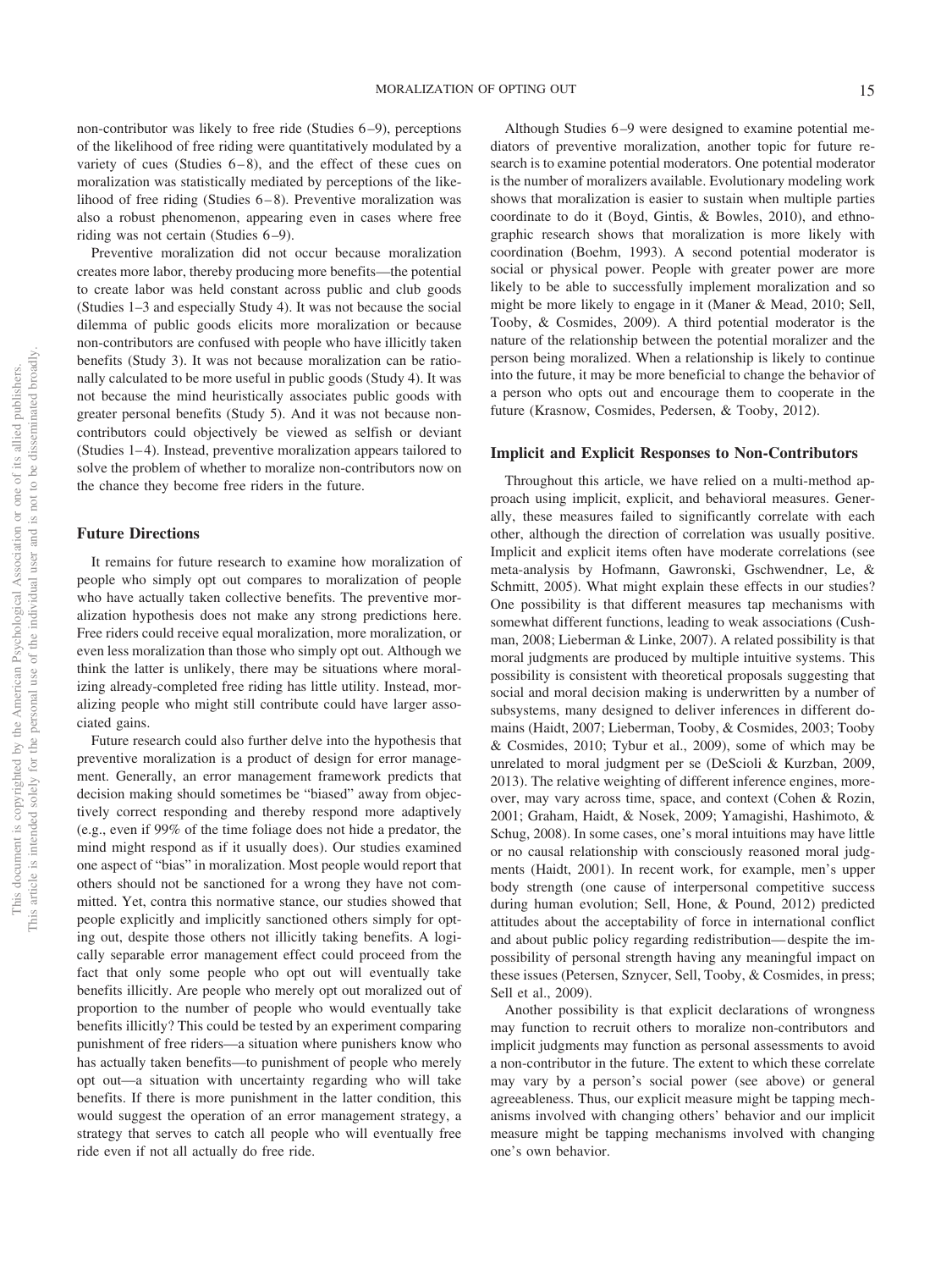The possible disconnect between explicit, implicit, and behavioral measures of costly punishment also relates to an issue raised in the introduction. In some cases, there can be substantial costs to preventive moralization. Moralizing a long-term associate for a single instance of opting out might destroy an otherwise profitable relationship. Indeed, it might even invite costly retaliation (Nikiforakis, 2008). On the other hand, moralizing within low stakes relationships (such as with recently met strangers) has fewer costs; even if the relationship ends, little is lost (Sznycer et al., 2012). In cases involving close others and little opting out, the primary moralization response might be internal, simply registering that steps may need to be taken in the future should the behavior continue. Alternatively, moralization might consist of avoidance or subtle exclusion instead of outright punishment. In this way the moralizer avoids being free ridden on without inviting retaliation. Overt, costly punishment might only be used when the stakes are low (such as our Study 4), when there is a consistent pattern of opting out, or when many people can be coordinated to punish and lessen the chance of costly retaliation.

#### **The Social Cognition of Cooperation and Coalitions**

This research adds to a growing literature on the evolutionary social cognition of cooperation and coalitions (Kurzban & Neuberg, 2005). Past work has, for example, investigated dedicated machinery for detecting alliances (Cosmides, Tooby, & Kurzban, 2003; Kurzban, Tooby, & Cosmides, 2001), for engaging in leader–follower relationships (Van Vugt, Hogan, & Kaiser, 2008), for integrating new members into enduring coalitions (Cimino & Delton, 2010; Delton & Cimino, 2010), and for managing intergroup relationships (Ackerman et al., 2006; McDonald et al., 2012; Miller, Maner, & Becker, 2010).

Intense focus has been placed on characterizing mechanisms for detecting free riders and for responding to them with punishment or other sanctions (e.g., Delton et al., 2012; Kiyonari & Barclay, 2008; Lieberman & Linke, 2007; Price, 2005; Price et al., 2002; Shinada & Yamagishi, 2007; Shinada et al., 2004; Tooby et al., 2006). One open question is whether there are distinct functions served by second-party sanctioning (sanctioning by a directly affected party) and third-party sanctioning (sanctioning by an apparently disinterested observer; see DeScioli & Kurzban, 2009, 2013). Whereas second-party sanctioning is widely thought to be targeted at changing an offender's behavior (McCullough et al., 2013), third-party sanctioning might be designed, in part, as a signal to others (Kurzban, DeScioli, & O'Brien, 2007). Our results have the potential to blur this distinction: In one sense, people who preventively moralize have not had their labor exploited; thus, they are engaging in third-party sanctioning because they have not been directly affected. In another sense, on the preventive moralization hypothesis, their minds act as if or implicitly assume that someone who opts out has exploited collective benefits, activating anti-free rider responses; thus, the design of the mechanism is a design for second-party sanctioning.

Finally, we note that differing intuitions about preventive moralization have the potential to create political and moral disagreement (cf. Haidt & Graham, 2007). For example, some may view a given collective action as producing a public good—a benefit to everyone in the community—while others may view it as a net drain—a waste of everyone's time and energy. Those who believe

a public good is being produced may become angry and sanction the uninterested— quite rightfully from their perspective. Yet, the uninterested may view the other side as illicitly forcing their labor or resources—again, rightfully from their perspective. Thus, a reasonable difference of opinion about the nature of a good can become a moral or political battleground (Tooby & Cosmides, 2010). Moreover, by framing goods as public goods or club goods, people might strategically attempt to bring support to favored projects and prevent the completion of disfavored projects. Such disagreements and strategic framing might play a role in political polarization.

# **Conclusion**

Humans cooperate, are altruistic, and give generously to others. Such achievements are often contrasted with less vaunted aspects of human nature, such as homicide and warfare. But cooperation requires vigilance and, sometimes, anger and punishment. However, the mind does not only moralize people who commit a clear wrong—sometimes the mind moralizes non-contributors who have taken no benefits at all.

# **References**

- Ackerman, J. M., Shapiro, J. R., Neuberg, S. L., Kenrick, D. T., Becker, D. V., Griskevicius, V., ... Schaller, M. (2006). They all look the same to me (unless they're angry): From out-group homogeneity to out-group heterogeneity. *Psychological Science, 17,* 836 – 840. doi:10.1111/j.1467- 9280.2006.01790.x
- Arbuckle, J. (2010). *Amos 17.0 user's guide*. Crawfordville, FL: Amos Development Corporation.
- Bloom, P. (2010, March 25). How do morals change? *Nature, 464,* 490. doi:10.1038/464490a
- Boehm, C. (1993). Egalitarian behavior and reverse dominance hierarchy. *Current Anthropology, 34,* 227–254. doi:10.1086/204166
- Boyd, R., Gintis, H., & Bowles, S. (2010, April 30). Coordinated punishment of defectors sustains cooperation and can proliferate when rare. *Science, 328,* 617– 620. doi:10.1126/science.1183665
- Boyd, R., & Richerson, P. J. (1992). Punishment allows the evolution of cooperation (or anything else) in sizable groups. *Ethology and Sociobiology, 13,* 171–195. doi:10.1016/0162-3095(92)90032-Y
- Bradfield, M. (1973). *A natural history of associations: A study in the meaning of community*. London, England: Duckworth.
- Brandts, J., & Charness, G. (2000). Hot vs. cold: Sequential responses and preference stability in experimental games. *Experimental Economics, 2,* 227–238. doi:10.1007/BF01669197
- Brosig, J., Weimann, J., & Yang, C.-L. (2003). The hot versus cold effect in a simple bargaining experiment. *Experimental Economics, 6,* 75–90. doi:10.1023/A:1024204826499
- Bugental, D. B. (2000). Acquisition of the algorithms of social life: A domain-based approach. *Psychological Bulletin, 126,* 187–219. doi: 10.1037/0033-2909.126.2.187
- Buhrmester, M., Kwang, T., & Gosling, S. D. (2011). Amazon's Mechanical Turk: A new source of inexpensive, yet high-quality, data? *Perspectives on Psychological Science, 6,* 3–5. doi:10.1177/ 1745691610393980
- Cimino, A., & Delton, A. W. (2010). On the perception of newcomers: Toward an evolved psychology of intergenerational coalitions. *Human Nature, 21,* 186 –202. doi:10.1007/s12110-010-9088-y
- Cohen, A. B., & Rozin, P. (2001). Religion and the morality of mentality. *Journal of Personality and Social Psychology, 81,* 697–710. doi: 10.1037/0022-3514.81.4.697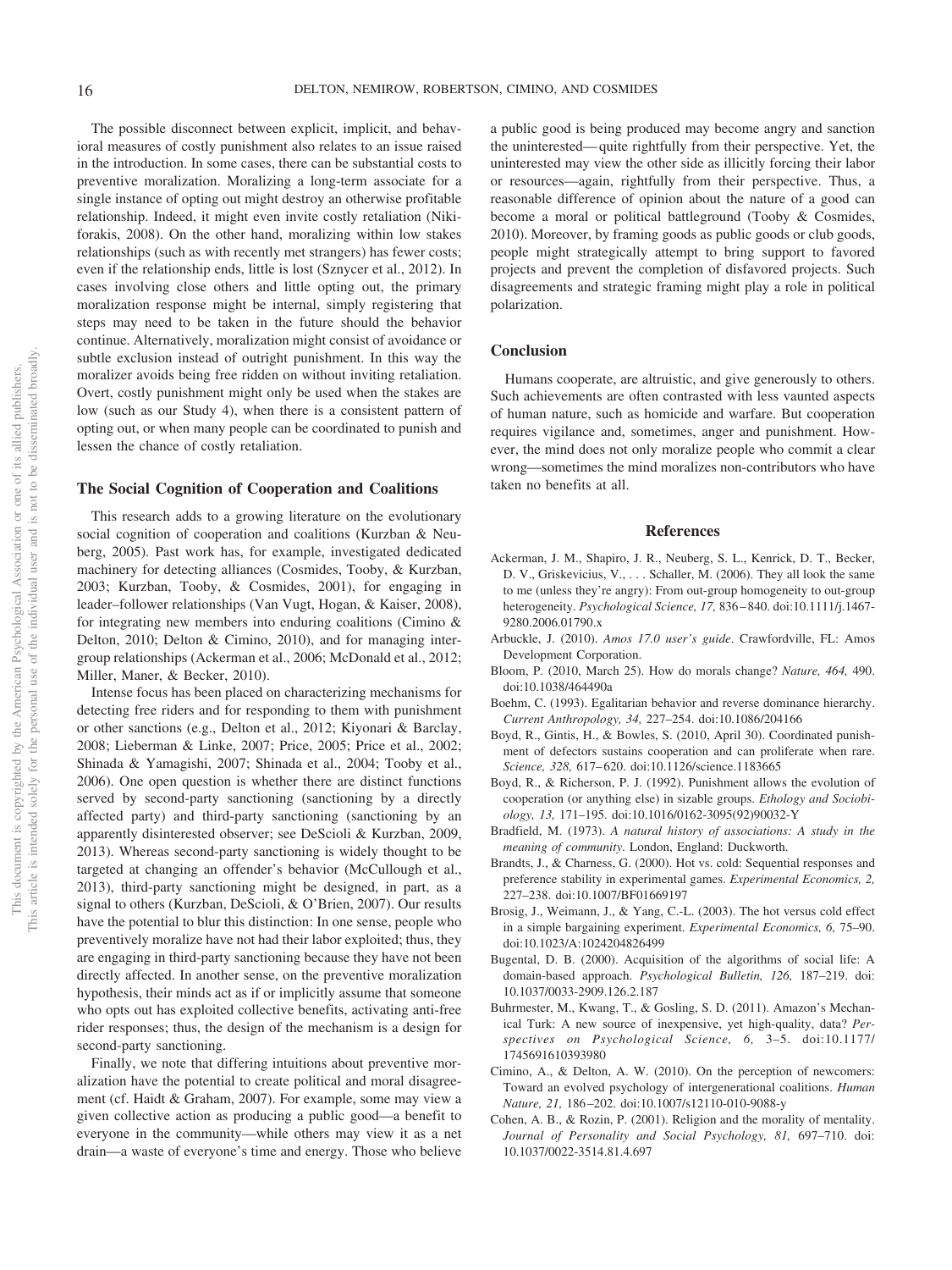- Cosmides, L., Tooby, J., & Kurzban, R. (2003). Perceptions of race. *Trends in Cognitive Sciences, 7,* 173–179. doi:10.1016/S1364-6613(03)00057-3
- Crosson, S., Orbell, J., & Arrow, H. (2004). "Social poker": A laboratory test of predictions from club theory. *Rationality and Society, 16,* 225– 248.
- Cushman, F. (2008). Crime and punishment: Distinguishing the roles of causal and intentional analyses in moral judgment. *Cognition, 108,* 353–380. doi:10.1016/j.cognition.2008.03.006
- Dawes, R. M. (1980). Social dilemmas. *Annual Review of Psychology, 31,* 169 –193. doi:10.1146/annurev.ps.31.020180.001125
- Dawes, R. M., Mctavish, J., & Shaklee, H. (1977). Behavior, communication, and assumptions about other people's behavior in a commons dilemma situation. *Journal of Personality and Social Psychology, 35,* 1–11. doi:10.1037/0022-3514.35.1.1
- Delton, A. W., & Cimino, A. (2010). Exploring the evolved concept of newcomer: Experimental tests of a cognitive model. *Evolutionary Psychology, 8,* 317–335.
- Delton, A. W., Cosmides, L., Guemo, M., Robertson, T. E., & Tooby, J. (2012). The psychosemantics of free riding: Dissecting the architecture of a moral concept. *Journal of Personality and Social Psychology, 102,* 1252–1270. doi:10.1037/a0027026
- Delton, A. W., Krasnow, M. M., Cosmides, L., & Tooby, J. (2011). The evolution of direct reciprocity under uncertainty can explain human generosity in one-shot encounters. *Proceedings of the National Academy of Sciences, USA, 108,* 13335–13340. doi:10.1073/pnas.1102131108
- Delton, A. W., & Robertson, T. E. (2012). The social cognition of social foraging. *Evolution and Human Behavior, 33,* 715–725. doi:10.1016/j .evolhumbehav.2012.05.007
- DeScioli, P., & Kurzban, R. (2009). Mysteries of morality. *Cognition, 112,* 281–299. doi:10.1016/j.cognition.2009.05.008
- DeScioli, P., & Kurzban, R. (2013). A solution to the mysteries of morality. *Psychological Bulletin, 139,* 477– 496. doi:10.1037/a0029065
- Fehr, E., & Gächter, S. (2000). Cooperation and punishment in public goods experiments. *American Economic Review, 90,* 980 –994. doi: 10.1257/aer.90.4.980
- Fiske, A. P. (1992). The four elementary forms of sociality: A framework for a unified theory of social relations. *Psychological Review, 99,* 689 – 723. doi:10.1037/0033-295X.99.4.689
- Graham, J., Haidt, J., & Nosek, B. A. (2009). Liberals and conservatives rely on different sets of moral foundations. *Journal of Personality and Social Psychology, 96,* 1029 –1046. doi:10.1037/a0015141
- Greenwald, A. G., Nosek, B. A., & Banaji, M. R. (2003). Understanding and using the Implicit Association Test: I. An improved scoring algorithm. *Journal of Personality and Social Psychology, 85,* 197–216. doi:10.1037/0022-3514.85.2.197
- Haidt, J. (2001). The emotional dog and its rational tail: A social intuitionist approach to moral judgment. *Psychological Review, 108,* 814 – 834. doi:10.1037/0033-295X.108.4.814
- Haidt, J. (2007, May 18). The new synthesis in moral psychology. *Science, 316,* 998 –1002. doi:10.1126/science.1137651
- Haidt, J., & Graham, J. (2007). When morality opposes justice: Conservatives have moral intuitions that liberals may not recognize. *Social Justice Research, 20,* 98 –116. doi:10.1007/s11211-007-0034-z
- Halevy, N., Chou, E. Y., & Murnighan, J. K. (2012). Mind games: The mental representation of conflict. *Journal of Personality and Social Psychology, 102,* 132–148. doi:10.1037/a0025389
- Haselton, M. G., Bryant, G. A., Wilke, A., Frederick, D. A., Galperin, A., Frankenhuis, W. E., & Moore, T. (2009). Adaptive rationality: An evolutionary perspective on cognitive bias. *Social Cognition, 27,* 733– 763. doi:10.1521/soco.2009.27.5.733
- Haselton, M. G., & Nettle, D. (2006). The paranoid optimist: An integrative evolutionary model of cognitive biases. *Personality and Social Psychology Review, 10,* 47– 66. doi:10.1207/s15327957pspr1001\_3
- Hauert, C., De Monte, S., Hofbauer, J., & Sigmund, K. (2002, May 10). Volunteering as Red Queen mechanism for cooperation in public goods games. *Science, 296,* 1129 –1132. doi:10.1126/science.1070582
- Hofmann, W., Gawronski, B., Gschwendner, T., Le, H., & Schmitt, M. (2005). A meta-analysis on the correlation between the implicit association test and explicit self-report measures. *Personality and Social Psychology Bulletin, 31,* 1369 –1385. doi:10.1177/0146167205275613
- Kelley, H. H., Holmes, J. G., Kerr, N. L., Reis, H. T., Rusbult, C. E., & Van Lange, P. A. M. (2003). *An atlas of interpersonal situations*. New York, NY: Cambridge University Press.
- Kelley, H. H., & Thibaut, J. W. (1978). *Interpersonal relations: A theory of interdependence*. New York, NY: Wiley.
- Kenrick, D. T., Li, N. P., & Butner, J. (2003). Dynamical evolutionary psychology: Individual decision rules and emergent social norms. *Psychological Review, 110,* 3–28. doi:10.1037/0033-295X.110.1.3
- Kenrick, D. T., Neuberg, S. L., Griskevicius, V., Becker, D. V., & Schaller, M. (2010). Goal-driven cognition and functional behavior: The fundamental motives framework. *Current Directions in Psychological Science, 19,* 63– 67. doi:10.1177/0963721409359281
- Kiyonari, T., & Barclay, P. (2008). Cooperation in social dilemmas: Free riding may be thwarted by second-order reward rather than by punishment. *Journal of Personality and Social Psychology, 95,* 826 – 842. doi:10.1037/a0011381
- Kiyonari, T., Tanida, S., & Yamagishi, T. (2000). Social exchange and reciprocity: Confusion or a heuristic? *Evolution and Human Behavior, 21,* 411– 427. doi:10.1016/S1090-5138(00)00055-6
- Kline, R. B. (2010). *Principles and practice of structural equation modeling* (3rd ed.). New York, NY: Guilford Press.
- Komorita, S. S., & Parks, C. D. (1995). Mixed-motive interaction. *Annual Review of Psychology, 46,* 183–207. doi:10.1146/annurev.ps.46.020195 .001151
- Krasnow, M. M., Cosmides, L., Pedersen, E. J., & Tooby, J. (2012). What are punishment and reputation for? *PLoS ONE, 7*(9), e45662. doi: 10.1371/journal.pone.0045662
- Krasnow, M. M., Delton, A. W., Tooby, J., & Cosmides, L. (2013). Meeting now suggests we will meet again: Implications for debates on the evolution of cooperation. *Scientific Reports, 3,* 1747. doi:10.1038/ srep01747
- Kurzban, R., DeScioli, P., & O'Brien, E. (2007). Audience effects on moralistic punishment. *Evolution and Human Behavior, 28,* 75– 84. doi:10.1016/j.evolhumbehav.2006.06.001
- Kurzban, R., & Neuberg, S. L. (2005). Social exclusion, stigmatization, and discrimination: Managing group relationships. In D. M. Buss (Ed.), *Handbook of evolutionary psychology* (pp. 653-675). Hoboken, NJ: Wiley.
- Kurzban, R., Tooby, J., & Cosmides, L. (2001). Can race be erased? Coalitional computation and social categorization. *Proceedings of the National Academy of Sciences, USA, 98,* 15387–15392. doi:10.1073/ pnas.251541498
- Lane, K. A., Banaji, M. R., Nosek, B. A., & Greenwald, A. G. (2007). Understanding and using the implicit association test: IV: What we know (so far) about the method. In B. Witttenbrink & N. Schwarz (Eds.), *Implicit measures of attitudes* (pp. 59 –102). New York, NY: Guilford Press.
- Lieberman, D., & Linke, L. (2007). The effect of social category on third party punishment. *Evolutionary Psychology, 5,* 289 –305.
- Lieberman, D., Tooby, J., & Cosmides, L. (2003). Does morality have a biological basis? An empirical test of the factors governing moral sentiments relating to incest. *Proceedings of the Royal Society B: Biological Sciences, 270,* 819 – 826. doi:10.1098/rspb.2002.2290
- Maner, J. K., Gailliot, M. T., & Miller, S. L. (2009). The implicit cognition of relationship maintenance: Inattention to attractive alternatives. *Journal of Experimental Social Psychology, 45,* 174 –179. doi:10.1016/j.jesp .2008.08.002